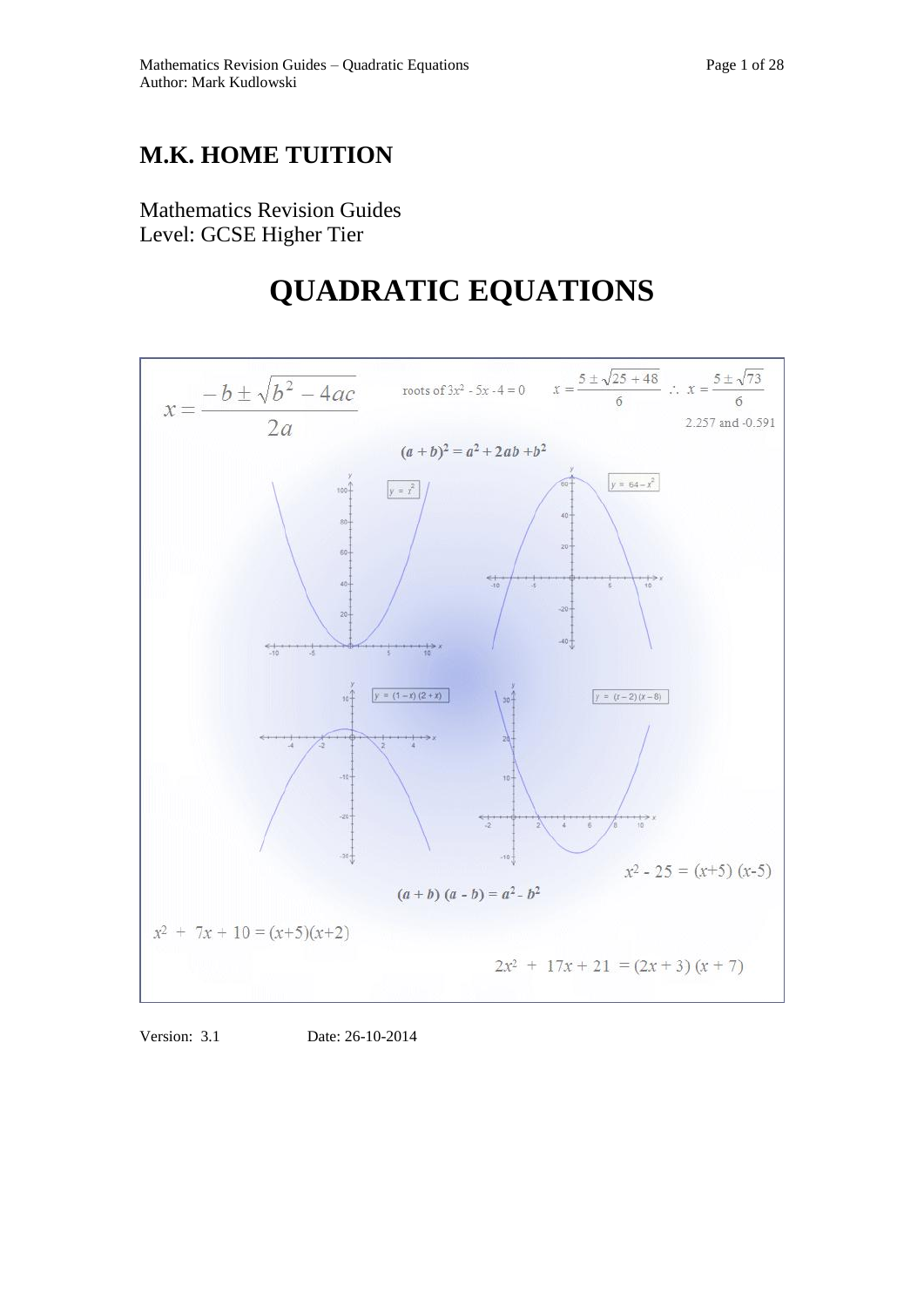### **QUADRATIC EQUATIONS**

A **quadratic** expression is one of the form  $ax^2 + bx + c$  where *a*, *b* and *c* are constants, and *a* is not zero. The highest power of *x* is 2 (the square of *x*). The values *a* and *b* are the **coefficients** of  $x^2$  and *x*, and *c* is the constant term.

Recall the technique of expansion of brackets.

**Examples (1):** Expand i)  $x(x-2)$ ; ii)  $(x+3)(x+5)$ 

i) 
$$
x(x-2) = x^2 - 2x
$$

This is a single bracket expansion. Notice that there is no constant term here.



ii)  $(x+3)(x+5) = x^2 + 8x + 15$ .

There are two terms in *x* in the expansion, 3*x* and 5*x*. They can be collected to give 8*x*.

Alternatively, we could work in one line as follows :

 $(x+3)(x+5) = x(x+5) + 3(x+5)$ 

 $=x^2 + 5x + 3x + 15$  (expand)  $= x^2 + 8x + 15$  (collect)



Each term in the first bracket is multiplied by each term in the second bracket, and like terms collected. Note that this time we have three terms, including a constant.

The following special results should also be noted:

$$
(a + b)2 = a2 + 2ab + b2
$$
  
(a - b)<sup>2</sup> = a<sup>2</sup> - 2ab + b<sup>2</sup>  
(a + b) (a - b) = a<sup>2</sup> - b<sup>2</sup> This is the 'different

ence of two squares' result.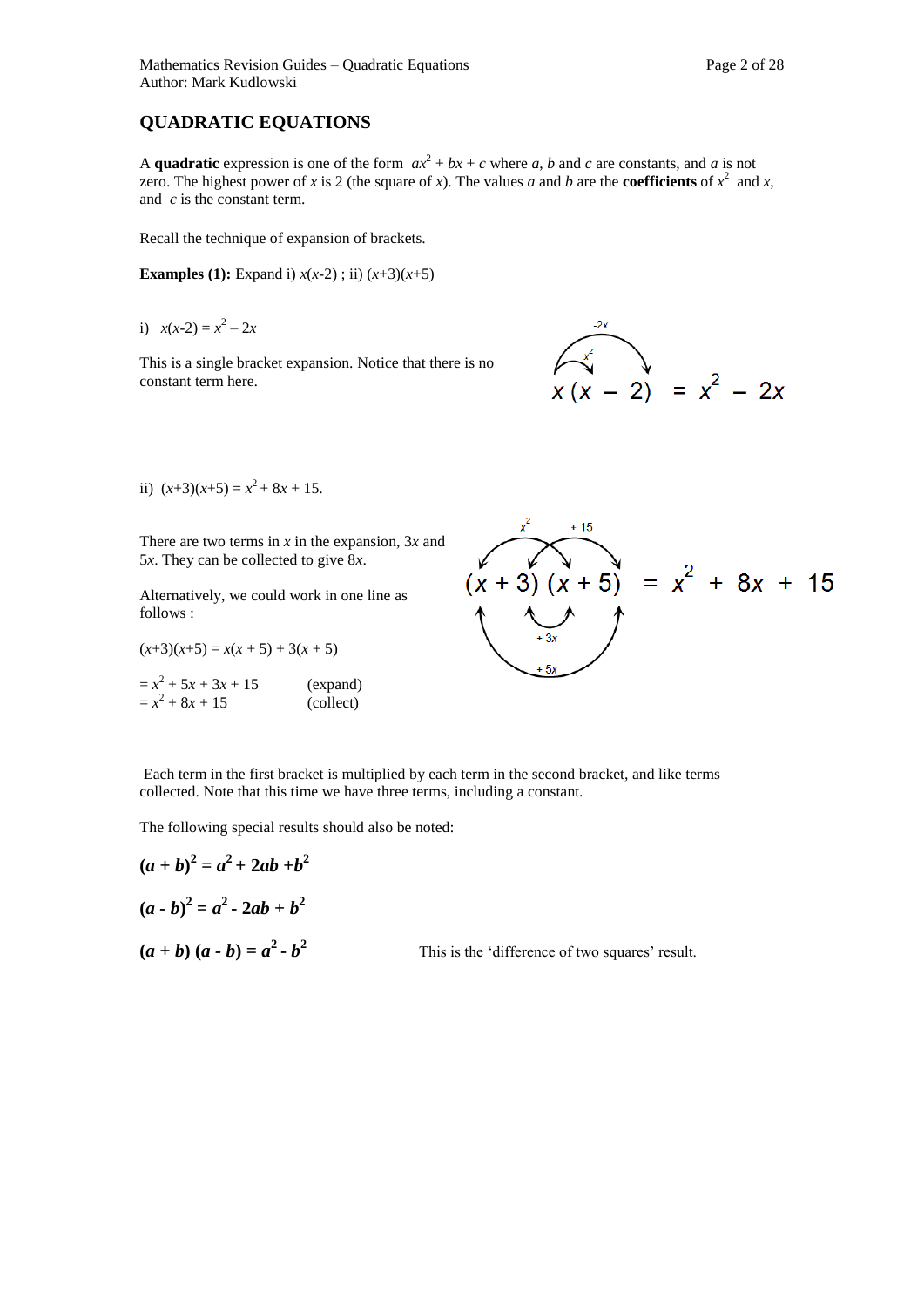#### **Quadratic Equations.**

Equations of the form  $ax^2 + bx + c = 0$ , where *a* is non-zero, are called quadratic equations. Such equations can be solved in various ways: factorisation, completing the square, or using the general formula.

#### **Solving Quadratics by Factorisation.**

We shall begin with equations of the form  $x^2 + bx + c = 0$ , where the coefficient of *x* is unity, i.e. 1.

**Example (2).** Solve the equation  $x^2 = 7x$ .

We might be tempted to divide both sides by *x* to give  $x = 7$ , but that does not give the complete result. True,  $7^2 = 7 \times 7 = 49$ , but  $x = 0$  is also a solution, since  $0^2 = 7 \times 0 = 0$ . By dividing by *x*, we have 'lost' a possible solution of the equation.

The correct procedure is to re-express the equation as  $x^2 - 7x = 0$ .

**Example (2a):** Factorise  $x^2 - 7x$  and hence solve  $x^2 - 7x = 0$ .

 $x^2 - 7x = 0$  can be rewritten as  $x(x - 7) = 0$ .  $x^2$  - 7*x* is equal to 0 if and only if  $x = 0$ , or  $x - 7 = 0$ . The solutions of the quadratic are thus  $x = 0$  and  $x = 7$ . They are also known as the **roots** of the equation.

The last case was easy enough, as we were able to factor out *x.* 

In general, any quadratic equation of the form  $x^2 + bx = 0$  (i.e. having no constant term) can be solved by factoring out *x* to give  $x(x + b) = 0$ , and hence giving us the solutions of  $x = 0$  and  $x = -b$ .

Returning to expressions of the form  $x^2 + bx + c$ , there are four different sign combinations to take into account :

- All coefficients, including the constant, are positive, e.g.  $x^2 + 7x + 10$
- The coefficient of *x* is negative, but the constant is positive, e.g.  $x^2 13x + 40$
- The coefficient of *x* is positive, but the constant is negative, e.g.  $x^2 + 3x 28$
- The coefficient of *x* and the constant term are both negative, e.g.  $x^2 2x 15$

Recall: the coefficient of  $x$  is the quantity in front of the  $x$ ; the constant is the number on its own.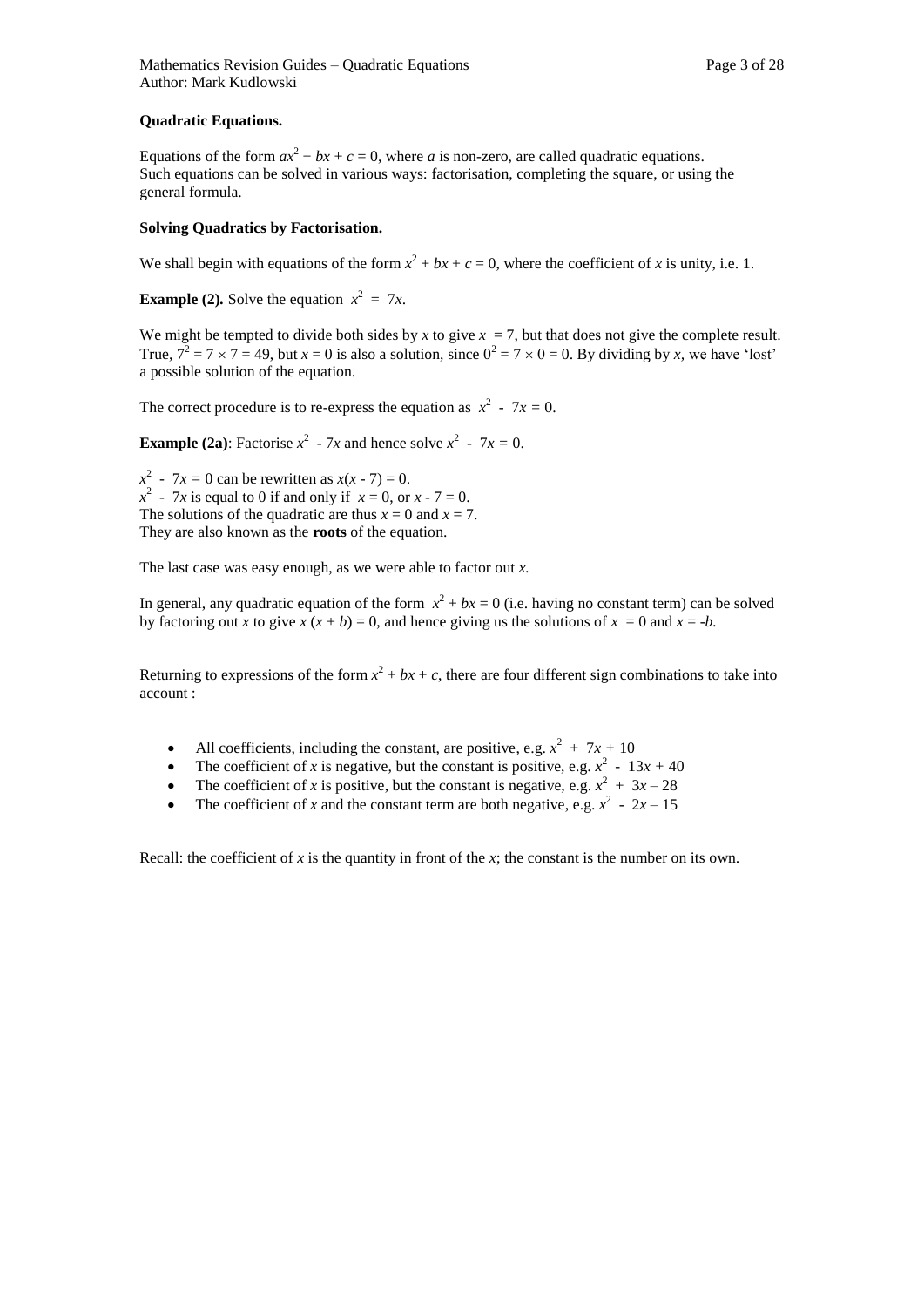#### **Example (3a)**: **Case where all the coefficients are positive**

Factorise  $x^2 + 7x + 10$  and hence find the roots of  $x^2 + 7x + 10 = 0$ .

To begin to factorise such an expression, let's look at the general case:

When factorised, the expression would be of the form  $(x + a)(x + b)$  where *a* and *b* must be found.

Looking at the expansion, we can see that the coefficient of the term in *x* is the sum of *a* and *b*, and the constant term is the product of *a* and *b*.



Therefore to factorise  $x^2 + 7x + 10$ , we must find two numbers *a* and *b* that add up to the coefficient of *x* (here 7) and multiply to give the constant term (here 10). Such a pair of numbers is  $a = 5$ ,  $b = 2$ .

$$
x^2 + 7x + 10 = (x+5) (x+2).
$$

The solutions of the equation are the values of *x* which make one of the bracketed terms equal to zero. In this case they are  $x = -5$  and  $x = -2$ .

**Example (3b)**: Factorise  $x^2 + 9x + 20$  and hence find the solutions of  $x^2 + 9x + 20 = 0$ . Two numbers with a product of 20 and a sum of 9 are 5 and 4, so

 $x^2 + 9x + 20 = (x+5)(x+4).$ 

The corresponding solutions of  $x^2 + 9x + 20 = 0$  are hence  $x = -5$  and  $x = -4$ .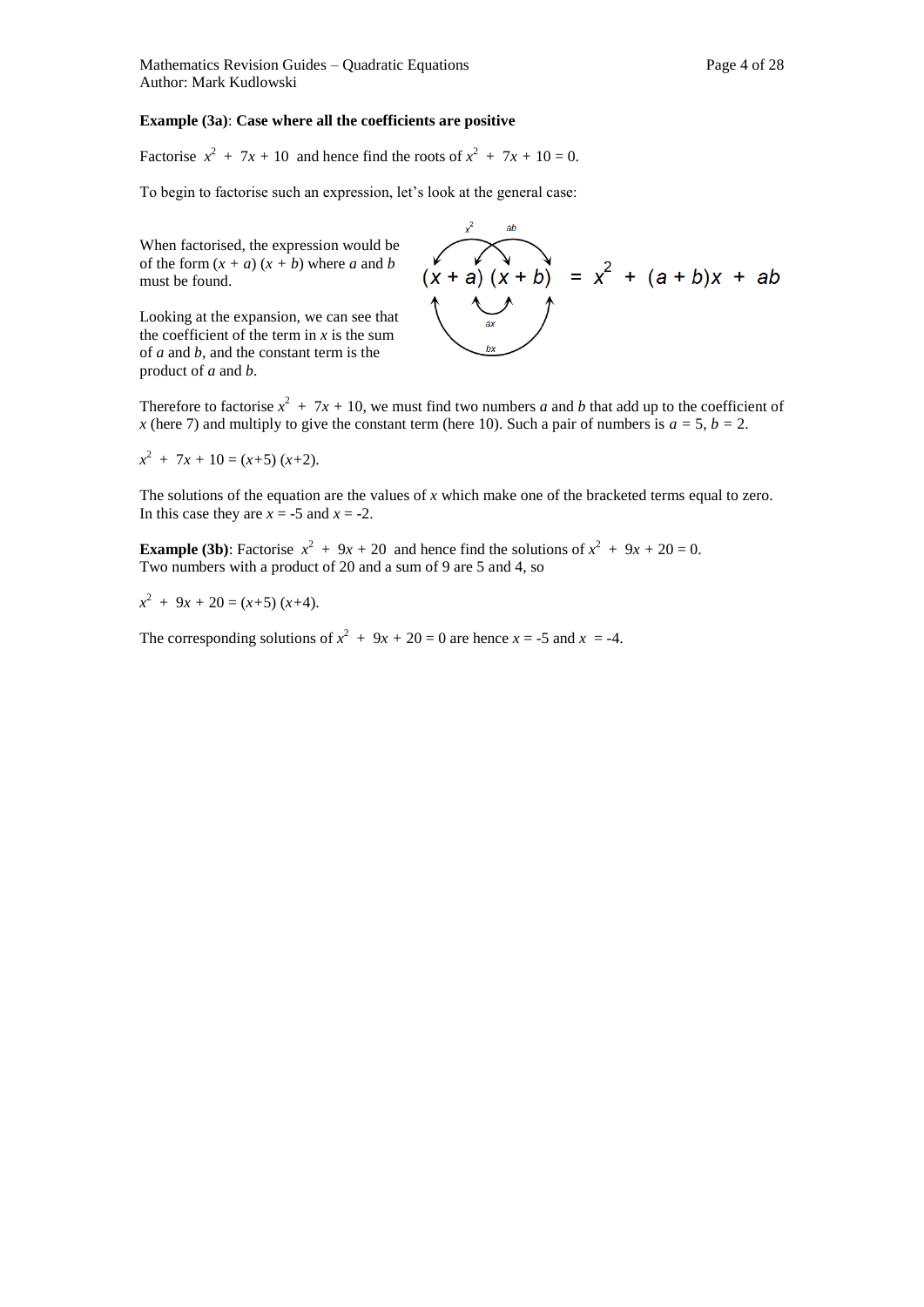The above method can be used to try and factorise any expression of the form  $x^2 + bx + c = 0$ , namely **where the coefficient of**  $x^2$  **is unity.** It also works when *b* and *c* are negative.

#### **Example (4a): Case where the coefficient of**  $x$  **is negative, but the constant term is positive**

Factorise  $x^2 - 13x + 40$  and hence solve  $x^2 - 13x + 40 = 0$ .

Two negative numbers have a positive product but a negative sum, and therefore the factorised form of this expression will be of the form  $(x - a)$   $(x - b)$  where *a* and *b* are to be determined.

We still look for two numbers whose sum is 13 and whose product is 40. Such a pair of numbers is  $a = 5$  and  $b = 8$ , but the factorised form of  $x^2 - 13x + 40$ is not now  $(x+5)$   $(x+8)$ , but  $(x-5)$   $(x-8)$ .

(Note that the sum of -5 and -8 is -13, and their product is 40).

So,  $x^2 - 13x + 40 = (x-5) (x-8)$ , and hence the roots of  $x^2 - 13x + 40 = 0$  are  $x = 5$  and  $x = 8$ .

**Example (4b):** Factorise  $x^2 - 7x + 12$  and hence solve  $x^2 - 7x + 12 = 0$ .

Two numbers with a product of 12 and a sum of 7 are 3 and 4, so

 $x^2$  - 7*x* + 12 = (*x* - 3)(*x* - 4).

The corresponding solutions of  $x^2 - 7x + 12 = 0$  are hence  $x = 3$  and  $x = 4$ .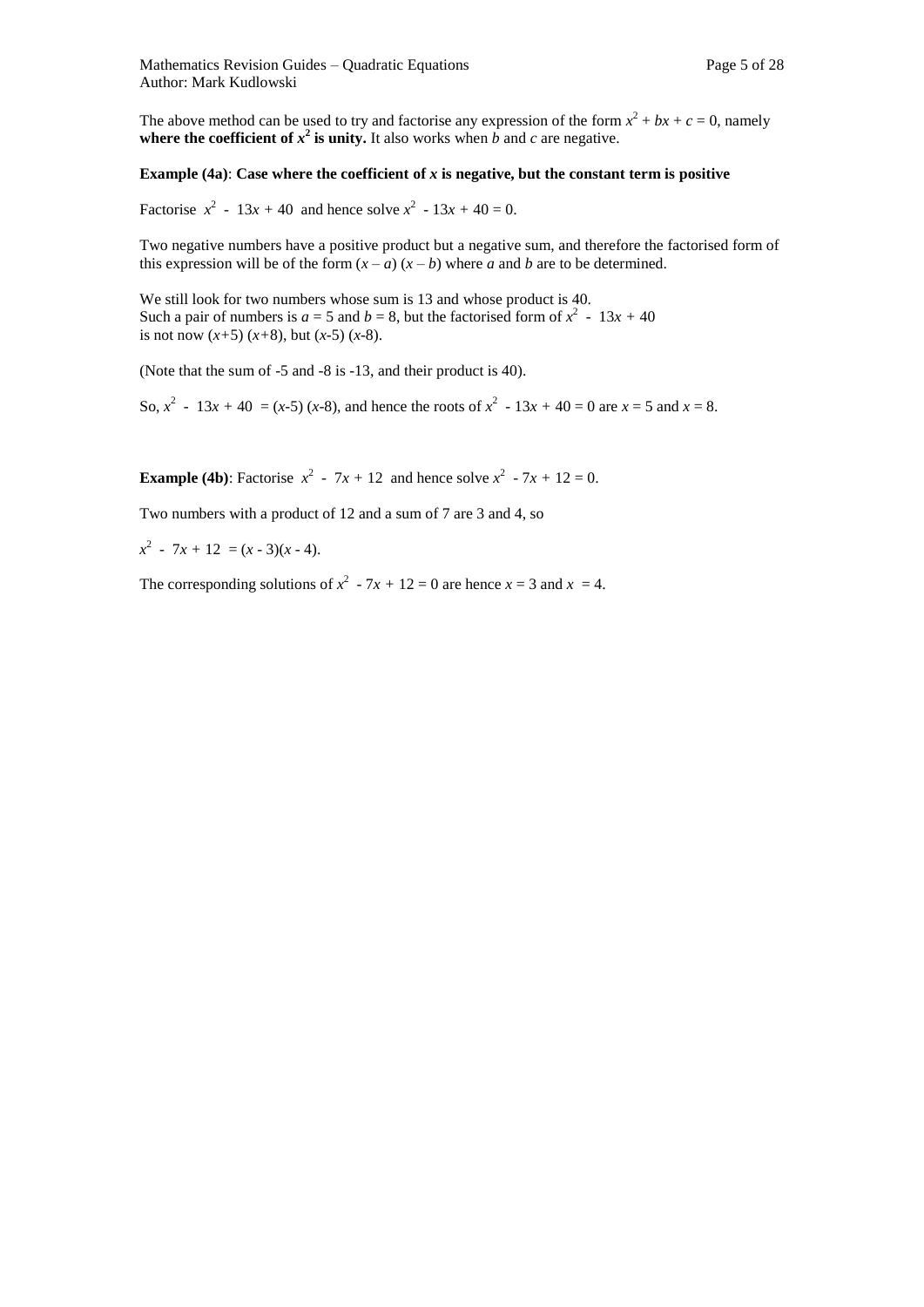#### **Example (5a)**: **Case where the constant term is negative, regardless of the sign of the** *x***-coefficient.**

Factorise  $x^2 - 2x - 15$  and hence solve  $x^2 - 2x - 8 = 7$ .

Note how the constant term in the expression  $x^2 - 2x - 15$  is now negative. The factorised version will therefore be of the form  $(x + a) (x - b)$  with one positive solution and one negative one. This is because two numbers of different signs give a negative product.

When looking for the number-pair here, we are now looking for a **difference** of 2 and a product of 15. Two numbers with a difference of 2 are 5 and 3, but we also need to know which one of them goes in the  $(x + a)$  term, and which one in the  $(x - b)$  term.

If we were to expand  $(x + 5)$   $(x - 3)$ , then the expansion would be  $x^2 + 2x - 15$ , not  $x^2 - 2x - 15$ . We look at the coefficient of *x* in the expression  $x^2 - 2x - 15$  and see that it is negative. Therefore, the larger number  $(5)$  goes with the term with the  $(-)$  sign and the smaller number  $(3)$  goes with the term with the  $(+)$  sign.

Hence  $x^2 - 2x - 15 = (x + 3) (x - 5)$ . (Note that  $3 + (-5) = -2$  and  $3 \times (-5) = -15$ ).

The equation  $x^2 - 2x - 8 = 7$  might look unrelated to the earlier part of the question at first.

What we must not do is to try and factorise the LHS as  $(x + 2)(x - 4)$  and solve  $x + 2 = 7$  or  $x - 4 = 7$ . This is completely wrong !

The correct thing to do is to subtract 7 from both sides, to obtain the equation  $x^2 - 2x - 15 = 0$ , with the important zero on the RHS.

From the earlier factorisation, the solutions of  $x^2 - 2x - 15 = 0$  are  $x = 5$  and  $x = -3$ .

**Example (5b):** Factorise  $x^2 + 3x - 28$  and hence solve  $x^2 + 3x - 28 = 0$ .

Two numbers with a product of 28 and a difference of 3 are 7 and 4. The *x*-coefficient is positive, so the expression factorises to  $(x + 7)(x - 4)$ (The larger number of  $7$  goes with the  $+$  sign in the brackets)

The corresponding solutions of  $x^2 + 3x - 28 = 0$  are  $x = -7$  and  $x = 4$ . Again, the numbers -7 and 4 have a sum of 3 and a product of -28.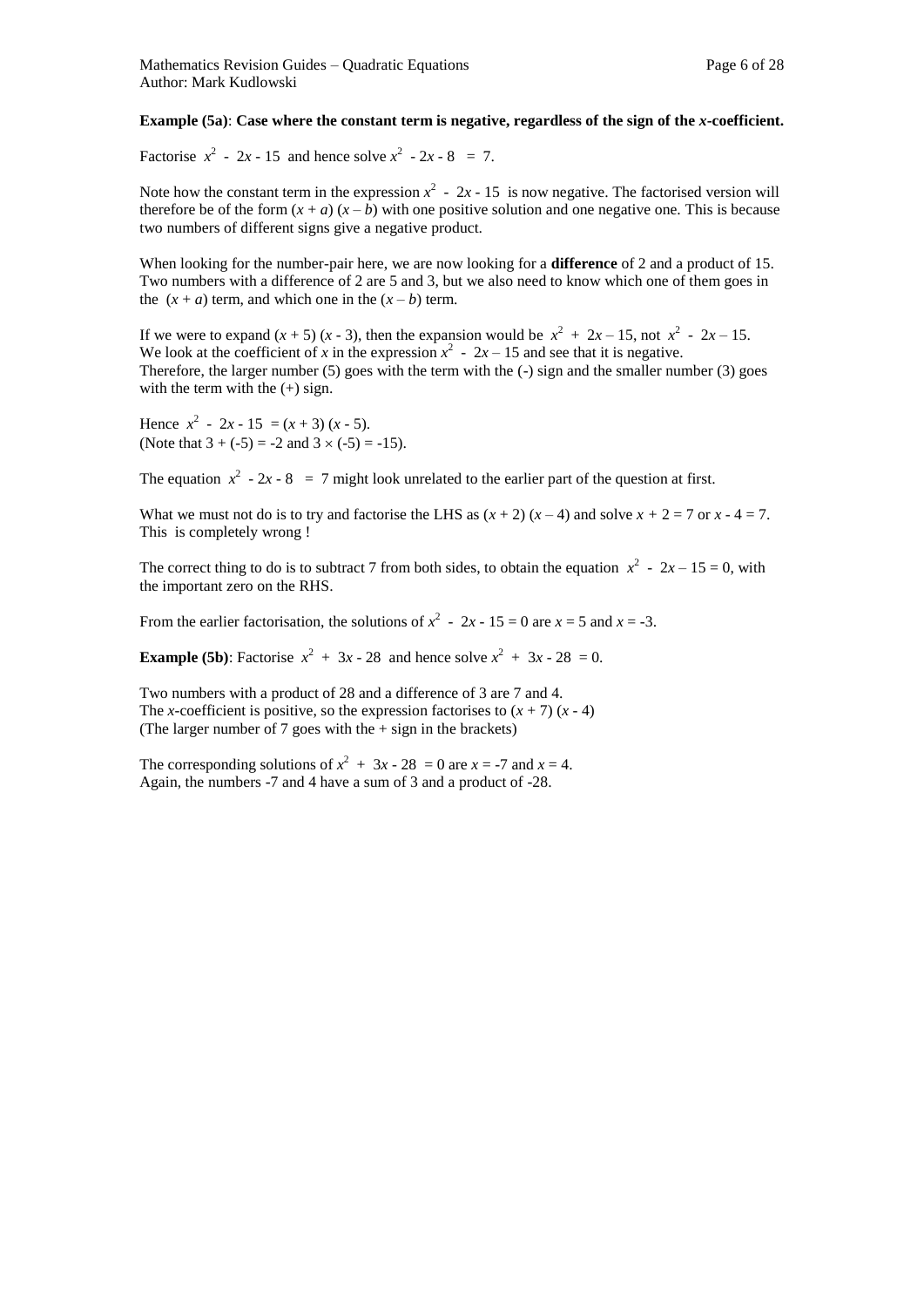**Example (6):** Factorise  $x^2 + 12x + 36$  and hence solve  $x^2 + 12x + 36 = 0$ .

Two numbers with a product of 36 and a sum of 12 are 6 and 6, so  $x^2 + 12x + 36 = (x+6)(x+6) = (x+6)^2$ .

This time, there is only one solution – that of  $x = -6$ , sometimes termed a repeated root or coincident root.

The expression  $x^2 + 12x + 36$  is in fact a perfect square of the form  $a^2 + 2ab + b^2$ where  $\vec{a} = x$  and  $\vec{b} = 6$ .

The square of 6 (36) in the constant term and twice 6 (12) in the *x-*term can be seen by inspection.

**Example (7):** Factorise  $x^2 - 18x + 81$  and hence solve  $x^2 - 18x + 81 = 0$ .

We have another perfect square here, this time of the form  $a^2 - 2ab + b^2$  where  $a = x$  and  $b = 9$ . The square of  $9(81)$  and its multiple of 2 (18) can be seen by inspection.

 $x^2$  - 18*x* + 81 is therefore the same as  $(x - 9)^2$ , and so the root of  $x^2$  - 18*x* + 81 = 0 is  $x = 9$ ; again, this is a unique solution.

**Example (8):** Factorise  $x^2 - 25$  and hence solve  $x^2 - 25 = 0$ .

Here we can recognise the 'difference of two squares' form :

 $a^2 - b^2 = (a + b)(a - b)$  where  $a = x$  and  $b = 5$ . Factorising gives  $(x + 5) (x - 5) = 0$ , with solutions of  $x = 5$  and  $x = -5$ .

Note how adding 5 and -5 gives 0, hence the absence of the term in *x* in the original expression.

For brevity, we could say the solutions are  $x = \pm 5$ .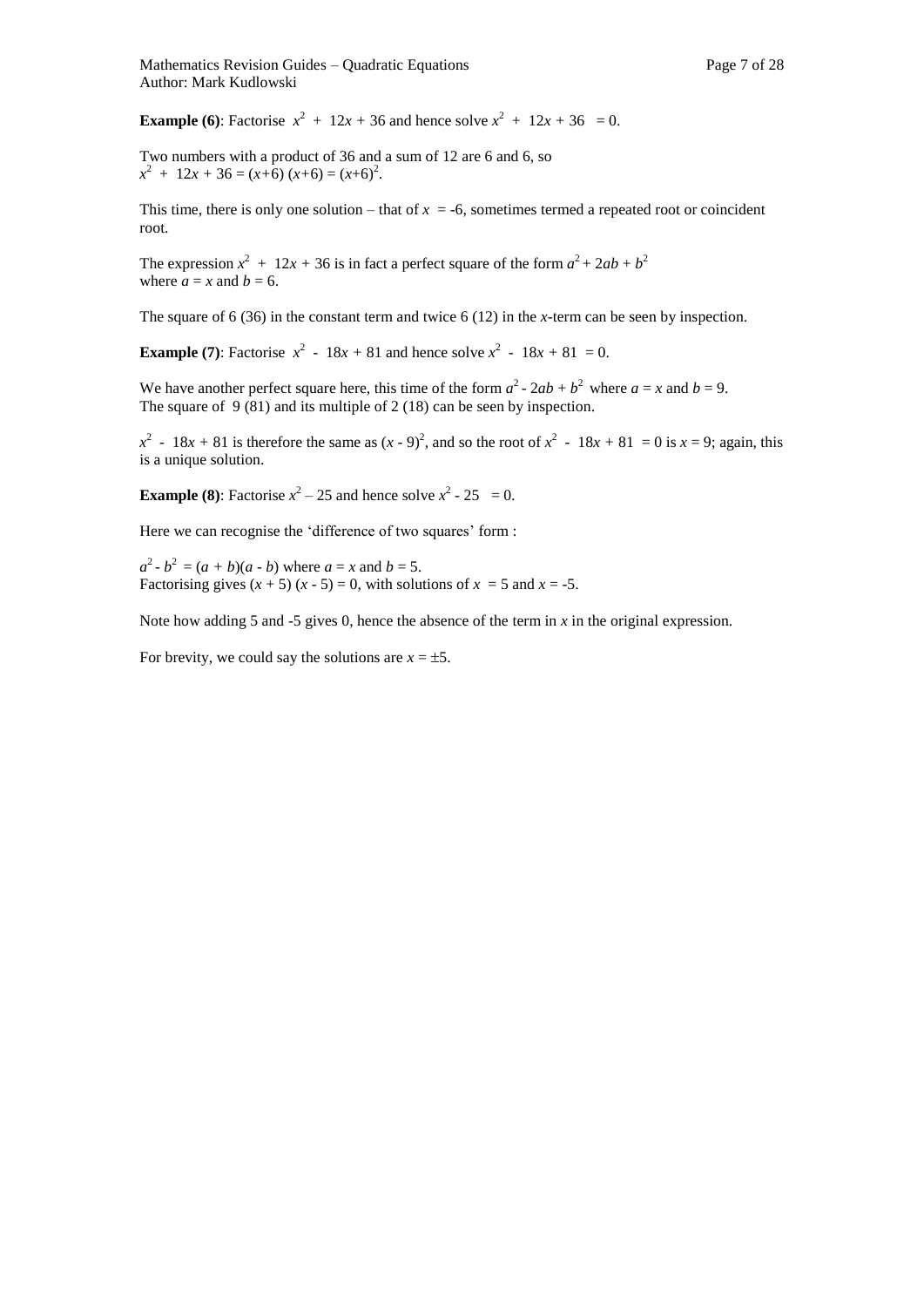#### **Factorisation of Quadratics where the coefficient of**  $x^2$  **is not unity.**

The previous examples of quadratic equations to be factorised were all of the type  $x^2 + bx + c = 0$ , i.e. where the coefficient of  $x^2$  was equal to 1.

When the equation takes the form  $ax^2 + bx + c = 0$ , the coefficient of  $x^2$  is not necessarily equal to 1. Here, factorisation is slightly harder, involving a little more trial and error, but the general principles still hold.

**Example (9):** Factorise  $2x^2 - 5x$  and hence solve  $2x^2 - 5x = 0$ .

2 $x^2 - 5x = 0$  can be rewritten as  $x(2x - 5) = 0$ . This is true if and only if  $x = 0$ , or  $2x - 5 = 0$ . The roots of the quadratic are thus  $x = 0$  and  $x = 2.5$ .

**Example (10):** Factorise  $3x^2 + 22x + 7$  and hence solve  $3x^2 + 22x + 7 = 0$ .

By inspecting the expression, it is clear that by looking at the coefficient of  $x^2$ , the factorised expression would take the form  $(3x + 'thing') (x + 'thing')$ , as only 3x and x can give a product of  $3x^2$ .

Similarly, by looking at the constant coefficient, the factorised expression would take the form ('thing' + 7) ('thing' + 1) as only 7 and 1 can give a product of 7.

$$
3x2 + 22x + 7 = (3x + ...)(x + ...)
$$
  

$$
3x2 + 22x + 7 = (... + 7)(... + 1)
$$

The only possible factorised forms are therefore  $(3x + 7)(x + 1)$  and  $(3x + 1)(x + 7)$ .

To find the correct one, we multiply out the terms which contribute to the *x-*coefficient.

$$
3x^{2} + 22x + 7 = (3x + 7)(x + 1)
$$
  
\n
$$
7x + 3x = 10x
$$
 - incorrect.  
\n
$$
3x^{2} + 22x + 7 = (3x + 1)(x + 7)
$$
  
\n
$$
x + 21x = 22x
$$
 - correct.

With  $(3x + 7)(x + 1)$ , we obtain an *x*-coefficient of  $3 + 7$  or 10, so this is incorrect. With  $(3x + 1)(x + 7)$ , we obtain an *x*-coefficient of  $21 + 1$  or 22, which is the required one.

Therefore,  $3x^2 + 22x + 7 = (3x + 1)(x + 7)$ 

The roots of  $3x^2 + 22x + 7 = 0$  are  $x = -\frac{1}{3}$  and  $x = -7$ .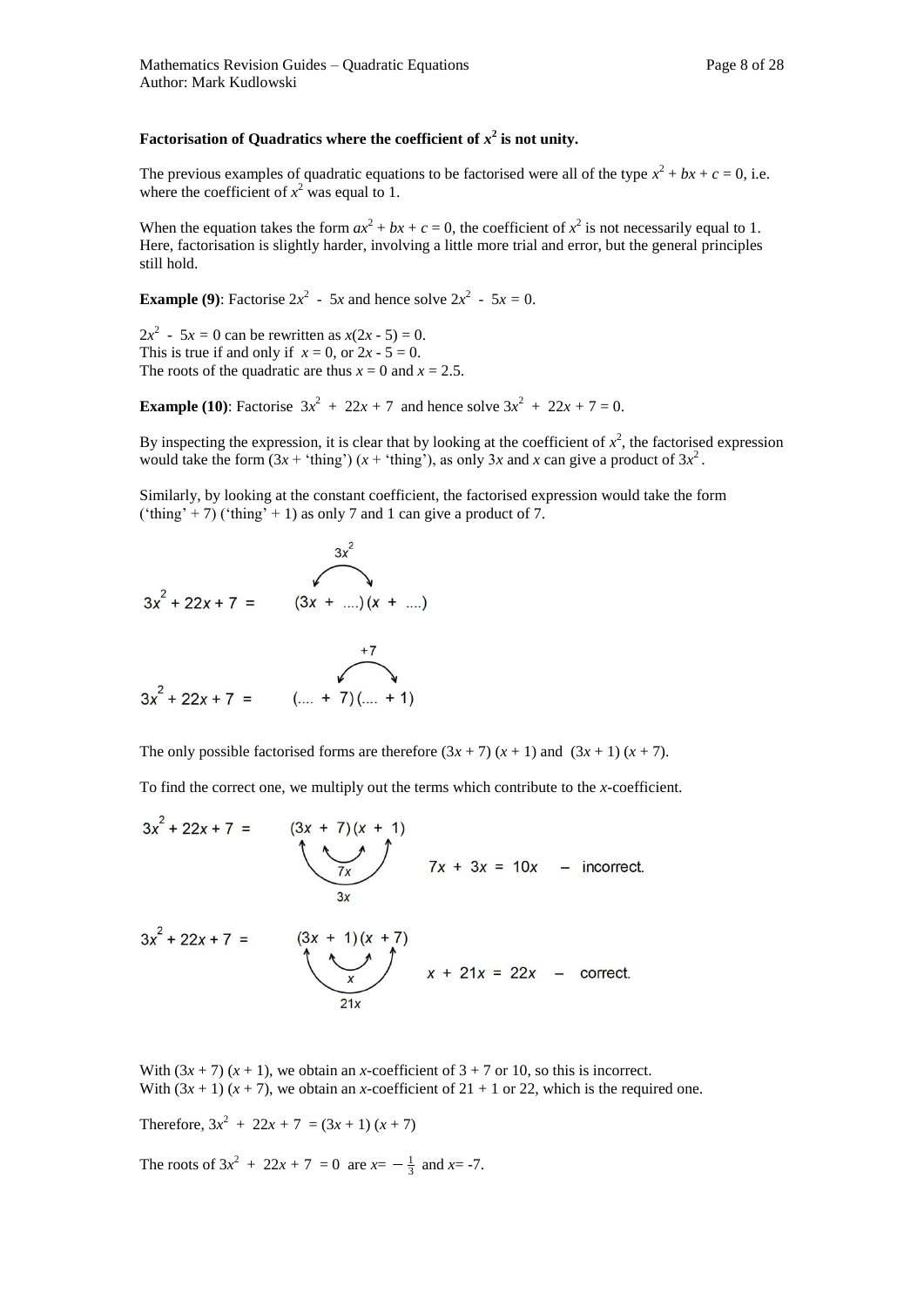**Example (11):** Factorise  $2x^2 + 17x + 21$  and hence solve  $2x^2 + 17x + 21 = 0$ .

The factorised expression would take the form  $(2x + 'thing') (x + 'thing')$ , as only  $2x$  and  $x$  can give a product of  $2x^2$ .

When it comes to the constant coefficient, we find that 21 is not a prime number, and so we must 'try' factor pairs of that number, namely 1 and 21, or 3 and 7 .

In other words, the factorised expression could take either the form ('thing' + 1) ('thing' + 21), or it could take the form ('thing' + 3) ('thing' + 7).

We have four possible combinations to test here:

 $(2x + 1)(x + 21)$ ; the coefficient of *x* adds up to  $42 + 1 = 43$  and not 17 - reject.

 $(2x + 21)(x + 1)$ ; again the coefficient of *x* adds up to  $2 + 21 = 23$  – also reject.

 $(2x + 7) (x + 3)$ ; the resulting *x*-coefficient is  $6 + 7 = 13$  - reject.

 $(2x + 3)$   $(x + 7)$ ; this time the *x*-coefficient works out as  $14 + 3 = 17$ , so this is the required pairing.

Therefore,  $2x^2 + 17x + 21 = (2x + 3)(x + 7)$ 

The roots of  $2x^2 + 17x + 21 = 0$  are  $x = -1\frac{1}{2}$  and  $x = -7$ .

Examples (10) and (11) had all-positive coefficients, but the same method can be used when the coefficient of *x* is negative and the constant term is positive.

**Example (12):** Factorise  $5x^2 - 19x + 12$  and hence solve  $5x^2 - 19x + 12 = 0$ 

Inspection of the  $x^2$  coefficient leads us to a factorised expression which takes the form  $(5x - 'thing')$   $(x - 'thing')$ , but note the subtraction signs here (see Examples 4a, 4b).

The constant coefficient is not prime, and so we must 'try' factor pairs of 12 , and test expressions of the form ('thing' - 1) ('thing' - 12), ('thing' - 2) ('thing' - 6) and ('thing' - 3) ('thing' - 4).

The number of combinations to test here has now increased to six: (5*x -* 1) (*x* - 12); (5*x -* 12) (*x* - 1); (5*x -* 2) (*x* - 6); (5*x -* 6) (*x* - 2); (5*x -* 3) (*x* - 4); (5*x -* 4) (*x* – 3).

Trial and error gives the correct factorised form of  $(5x - 4)(x - 3)$ .

: the roots of  $5x^2 - 19x + 12 = 0$  are  $x = 3$  and  $x = \frac{4}{5}$ .

When the constant term is negative, then we need to 'double up' on the number of test cases.

**Example (13):** Factorise  $2x^2 - 3x - 5$  and hence solve  $2x^2 - 3x - 5 = 0$ .

This time, the factorised expression will take the form  $(2x + 't\text{hing}')$  (*x* - 'thing'), or it could be  $(2x - 'thing') (x + 'thing')$ , by going off the '2 $x^2$ ' part.

By going off the constant term, the expression will take the form ('thing' + 1) ('thing' - 5) or perhaps  $(\text{'thing' - 1}) (\text{'thing'} + 5)$ 

The combinations that need testing are  $(2x - 1)(x + 5)$ ;  $(2x + 1)(x - 5)$ ;  $(2x - 5)(x + 1)$ ;  $(2x + 5)(x - 1)$ .

Inspection and expansion gives  $2x^2 - 3x - 5 = (2x - 5)(x + 1)$ .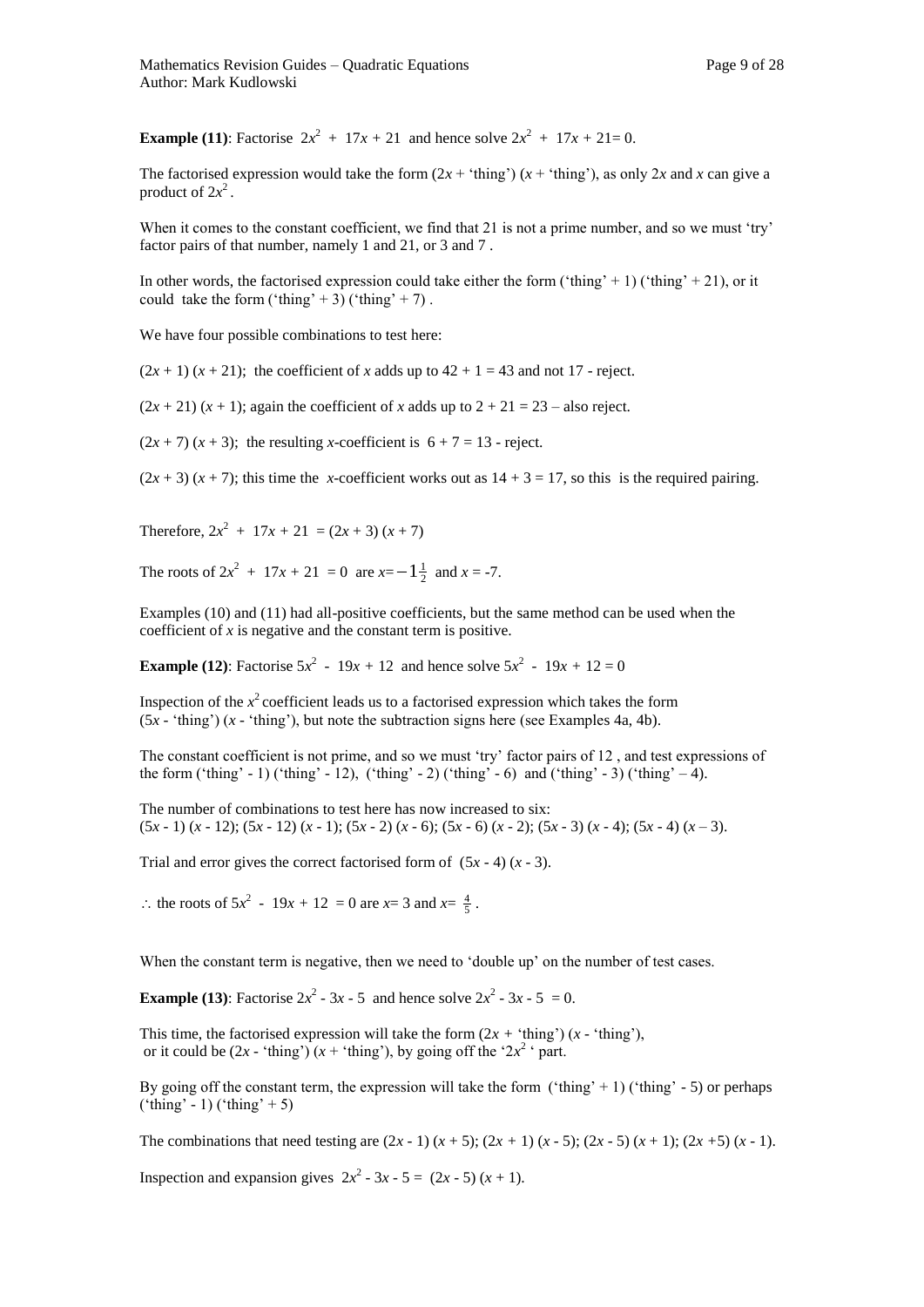Note: if we had tried  $(2x + 5) (x - 1)$ , we would have ended up with  $2x^2 + 3x - 5$ , where only the sign of the *x-*coefficient was wrong. In that case, the *numbers* would have been correctly matched, but the *signs* would have needed to be exchanged, to give the correct  $(2x - 5)(x + 1)$ .

Thus the solutions of  $2x^2 - 3x - 5 = 0$  are  $x = 2\frac{1}{2}$  and  $x = -1$ .

**Example (14):** Factorise  $4x^2 + 12x + 5$  and hence solve  $4x^2 + 12x + 5 = 0$ .

Inspecting the  $x^2$  coefficient, we have a factorised expression  $(4x + 'thing') (x + 'thing')$ , or perhaps  $(2x + 'thing') (2x + 'thing')$ .

Similarly, by inspecting the constant term. we have a factorised expression ('thing' + 1) ('thing' + 5).

We must therefore test the combinations  $(4x + 1)(x + 5)$ ;  $(4x + 5)(x + 1)$ ;  $(2x + 5)(2x + 1)$ .

Inspection gives  $4x^2 + 12x + 5 = (2x+5)(2x+1)$ .

Thus the solutions of  $4x^2 + 12x + 5 = 0$ .are  $x = -2\frac{1}{2}$  and  $x = -\frac{1}{2}$ .

In short, the process looks more complicated than it is, but it becomes easier with practice to 'guess' which combinations are more likely to lead to the required original expression.

**Example (15):** Factorise  $16x^2 + 40x + 25$  and hence solve  $16x^2 + 40x + 25 = 0$ .

By inspection,  $16x^2$  is the square of 4*x* and 25 is the square of 5. Also,  $2 \times 4x \times 5 = 40x$ .

This equation is thus of the form  $a^2 + 2ab + b^2$  where  $a = 4x$  and  $b = 5$ .

 $16x^2 + 40x + 25$  is therefore  $(4x+5)^2$ , and so the root of  $16x^2 + 40x + 25 = 0$  is  $x = -1.25$ .

**Example (16):** Solve  $4x^2 - 9 = 0$ .

Here we can recognise the form  $a^2 - b^2$  or  $(a+b)(a-b)$  where  $a = 2x$  and  $b = 3$ . Factorising gives  $(2x + 3) (2x - 3) = 0$ , thus  $2x = \pm 3$ , and hence the roots are  $x = \pm \frac{3}{2}$ .

$$
x=\pm\frac{1}{2}
$$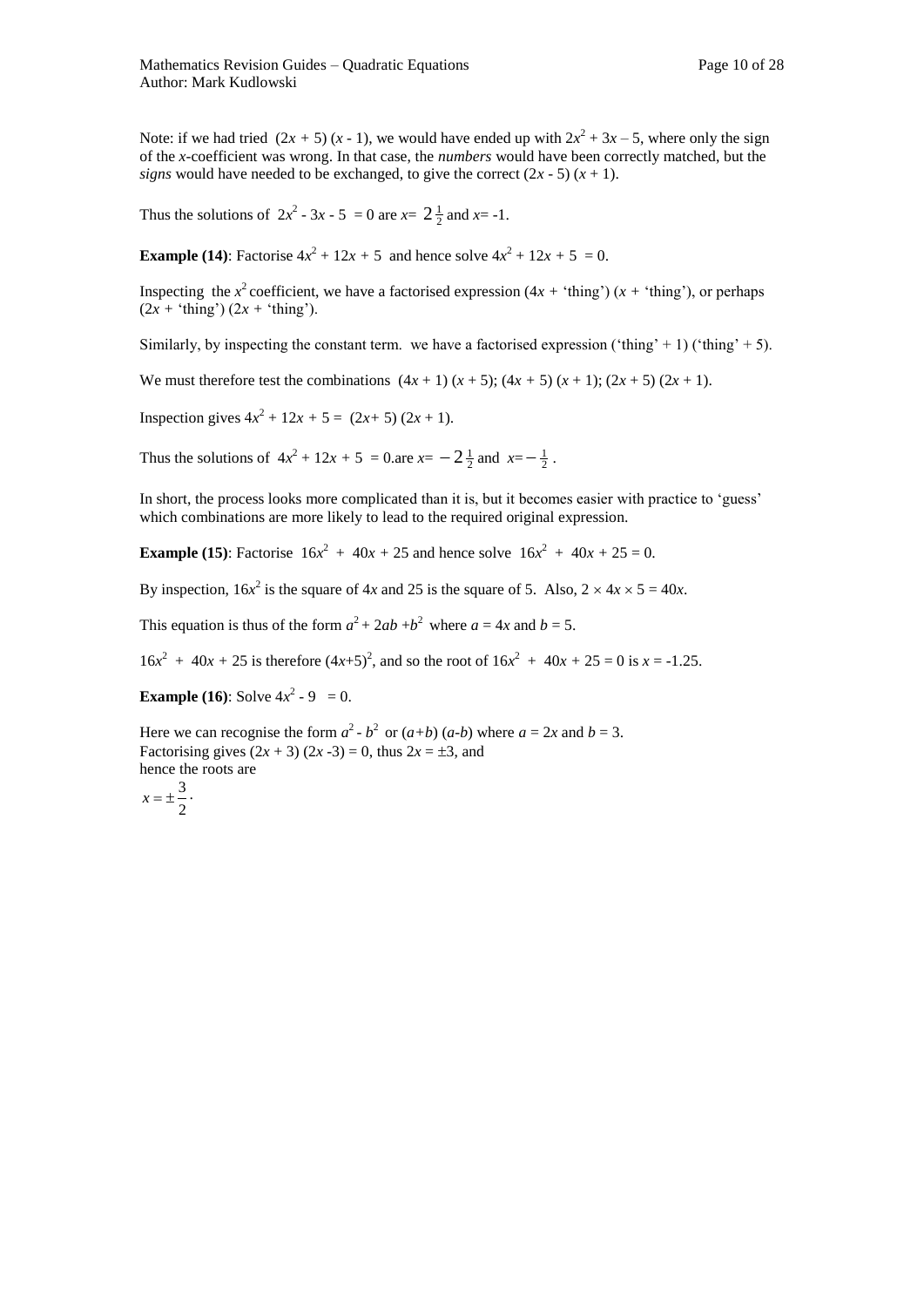Sometimes, a more complicated equation could be simplified by taking out a common factor. Cases like these sometimes occur in intermediate stages of a more complicated question.

**Example (16a):** Find the solutions of  $2x^2 - 14x + 24 = 0$ .

We can take out a factor of 2 straight away to end up with the simpler equation of  $x^2$  - 7*x* + 12 = 0, which readily factorises to  $(x - 3)(x - 4) = 0$ , with solutions of  $x = 3$  and  $x = 4$ .

If the original quadratic is already in its simplest form, then we could still reject certain 'trial' factor combinations to save time.

#### **The roots of any non-zero constant multiple of a quadratic equation are always the same as those of the original equation.**

**Example (16b):** Factorise  $2x^2 + 9x + 4$  and hence solve  $2x^2 + 9x + 4 = 0$ .

We could begin by listing all the possible combinations :  $(2x+4)(x+1), (2x+2)(x+2), (2x+1)(x+4).$ 

There is however no point in trying out  $(2x + 4)$  or  $(2x + 2)$  as potential factors. We can see that  $2x + 4$  is equivalent to  $2(x + 2)$ ; similarly,  $2x + 2 = 2(x + 1)$ .

In other words,  $2x + 4$  and  $2x + 2$  both have a factor of 2. But, the expression  $2x^2 + 9x + 4$  does not have a factor of 2 because the *x*-coefficient is odd.

Therefore,  $2x^2 + 9x + 4 = (2x + 1)(x + 4)$ , the only possible combination.

The roots of  $2x^2 + 9x + 4 = 0$  are  $x = -\frac{1}{2}$  and  $x = -4$ .

**Example (16c):** Factorise  $1 - 2x - 3x^2$  and hence solve  $1 - 2x - 3x^2 = 0$ .

This expression has a negative coefficient of  $x^2$  and is also stated in ascending, rather than descending powers of *x*.

We could either try factorising *in situ* by trying the combinations  $(1 + 3x)(1 - x)$  and  $(1 - 3x)(1 + x)$ The second one gives the correct answer on multiplication, so the roots of  $1 - 2x - 3x^2 = 0$  are  $x = -1$  and  $x = \frac{1}{3}$ .

If we wish to avoid handling the negative coefficient of  $x^2$ , we could multiply throughout by -1, factorise, but then we would have to multiply one of the factors by -1 again.

| $1-2x-3x^2 = -(3x^2+2x-1)$        | (multiply by $-1$ )         |
|-----------------------------------|-----------------------------|
| $3x^2 + 2x - 1 = (3x - 1)(x + 1)$ | (factorise)                 |
| $1-2x-3x^2 = (1-3x)(x+1)$         | (multiply both sides by -1) |

the roots of  $1 - 2x - 3x^2 = 0$  are  $x = -1$  and  $x = \frac{1}{3}$ .

Had the question only asked for the roots and not the factorised form, there would have been no need to multiply back by -1. (See the comment at the end of example 16a) .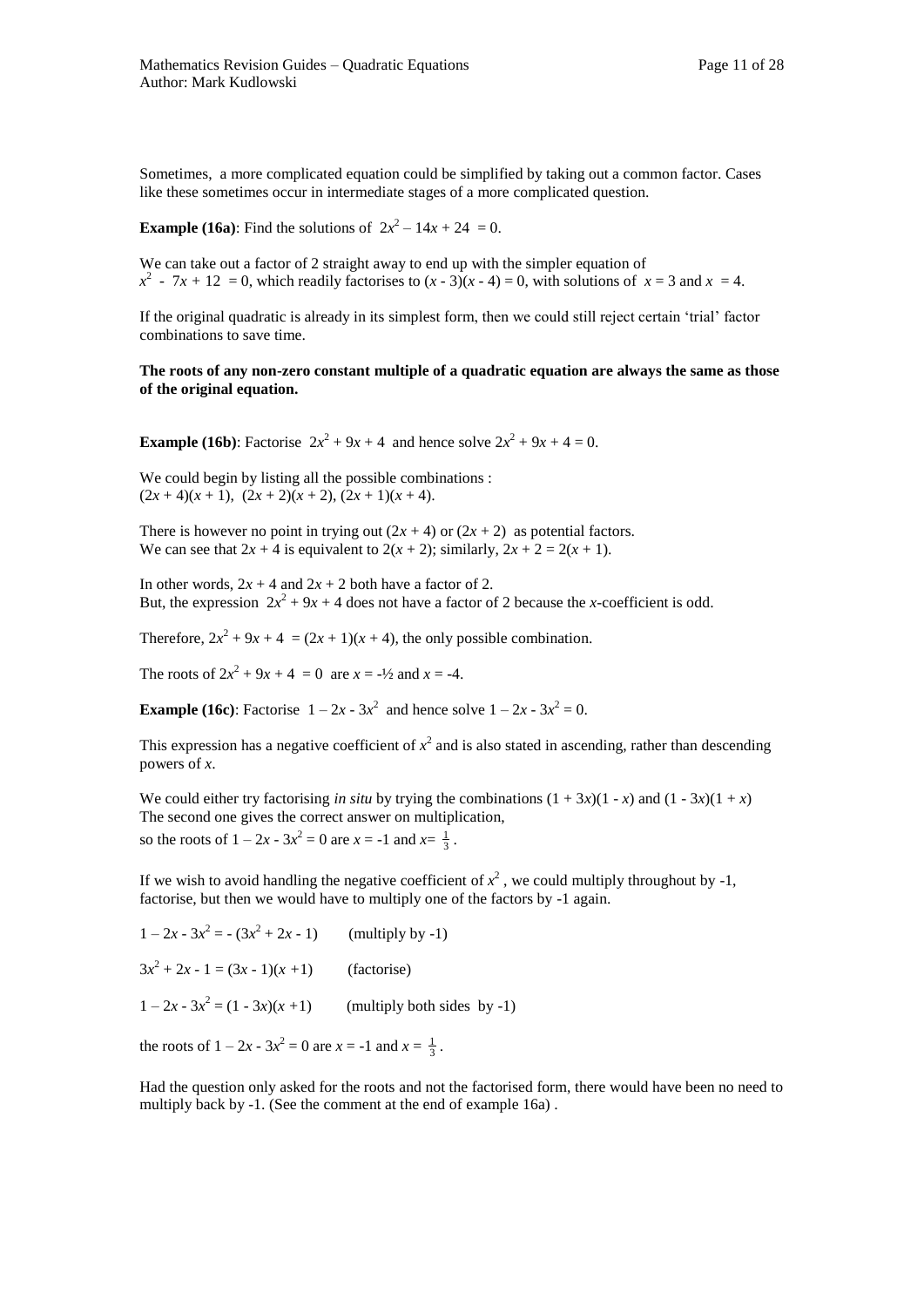#### Factorisation of Quadratics where the coefficient of  $x^2$  is not unity – another approach.

The last few examples of factorisation included examples such as finding the solutions of the quadratic equation  $2x^2 + 17x + 21 = 0$ .

To solve such an equation, we realised that the factorised form would turn out to be of the form  $(2x + 'thing') (x + 'thing')$ , and then proceeded to find combinations of the missing numbers which would have a product of 21, until, by trial and error, we found that  $2x^2 + 17x + 21 = (2x + 3)(x + 7)$ .

There is another method, based on products and sums, but a little more difficult than that used in solving equations of the form  $x^2 + bx + c = 0$ .

In Example (3), we factorised the expression  $x^2 + 7x + 10$  to give the factors of  $(x+5)(x+2)$ .

Consider the reverse result, i.e. the expansion of  $(x+5)(x+2)$ .

By the laws of algebra,  $(x+5)(x+2) = x(x+2) + 5(x+2) = x^2 + 2x + 5x + 10 = x^2 + 7x + 10$ .

When we were given the expression  $x^2 + 7x + 10$  to factorise, we looked for a pair of numbers that had a product of 10 and a sum of 7. Such a pair of numbers was 5 and 2.

What we did was effectively 'split' the term in *x* to give the expression  $x^2 + 2x + 5x + 10$ . Then, the first two terms of the expression,  $x^2 + 2x$ , were factorised to  $x(x+2)$ . The last two terms ,  $5x + 10$ , were similarly factorised to  $5(x + 2)$ . Combining the two gave  $x(x+2) + 5(x+2)$  or  $(x+5)(x+2)$ .

In the above example, where the coefficient of  $x^2$  was unity, the method seemed long-winded, but with a small modification, it can help solve equations where the coefficient of  $x^2$  is not unity.

**Example (11) Recalled:** Factorise  $2x^2 + 17x + 21$ .

This particular example was solved earlier by trial and error, but in this method, we need to find a way of 'splitting' the term in *x* to factorise the expression.

We must therefore find two numbers that add to 17, and whose product is *not* simply 21, but the product of the two end terms, namely the  $x^2$  coefficient and the constant, i.e.  $2 \times 21$  or 42.

Such a pair of numbers is 14 and 3, with a product of 42 and a sum of 17.

We can then split the *x*-coefficient in the expression to  $14x + 3x$  to give  $2x^2 + 14x + 3x + 21$ The first two terms,  $2x^2 + 14x$ , can be factorised to  $2x(x + 7)$  and the last two,  $3x + 21$ , to  $3(x + 7)$ .

Finally, we use the laws of algebra to obtain  $2x(x + 7) + 3(x + 7) = (2x + 3)(x + 7)$ .

**Example (12) Recalled:** Factorise  $5x^2 - 19x + 12$ .

Here we must find two numbers that add to -19, and whose product is that of the outer terms' coefficients, i.e.  $5 \times 12$  or 60. Such a pair of numbers is -15 and -4.

The quadratic therefore splits into  $5x^2 - 15x - 4x + 12$  or  $(5x^2 - 15x) - (4x - 12)$ (watch out for the sign reversal with the brackets !).

Factorisation gives  $5x(x - 3)$  for the first bracketed term and  $4(x - 3)$  for the second. Hence the full factorised expression is  $(5x - 4)(x - 3)$ . (Second term subtracted !)

Note that writing the split the other way would still give the same final result:

 $5x^2 - 4x - 15x + 12$  or  $(5x^2 - 4x) - (15x - 12)$ , factorising to  $x(5x - 4) - 3(5x - 4)$ and finally  $(x - 3) (5x - 4)$ .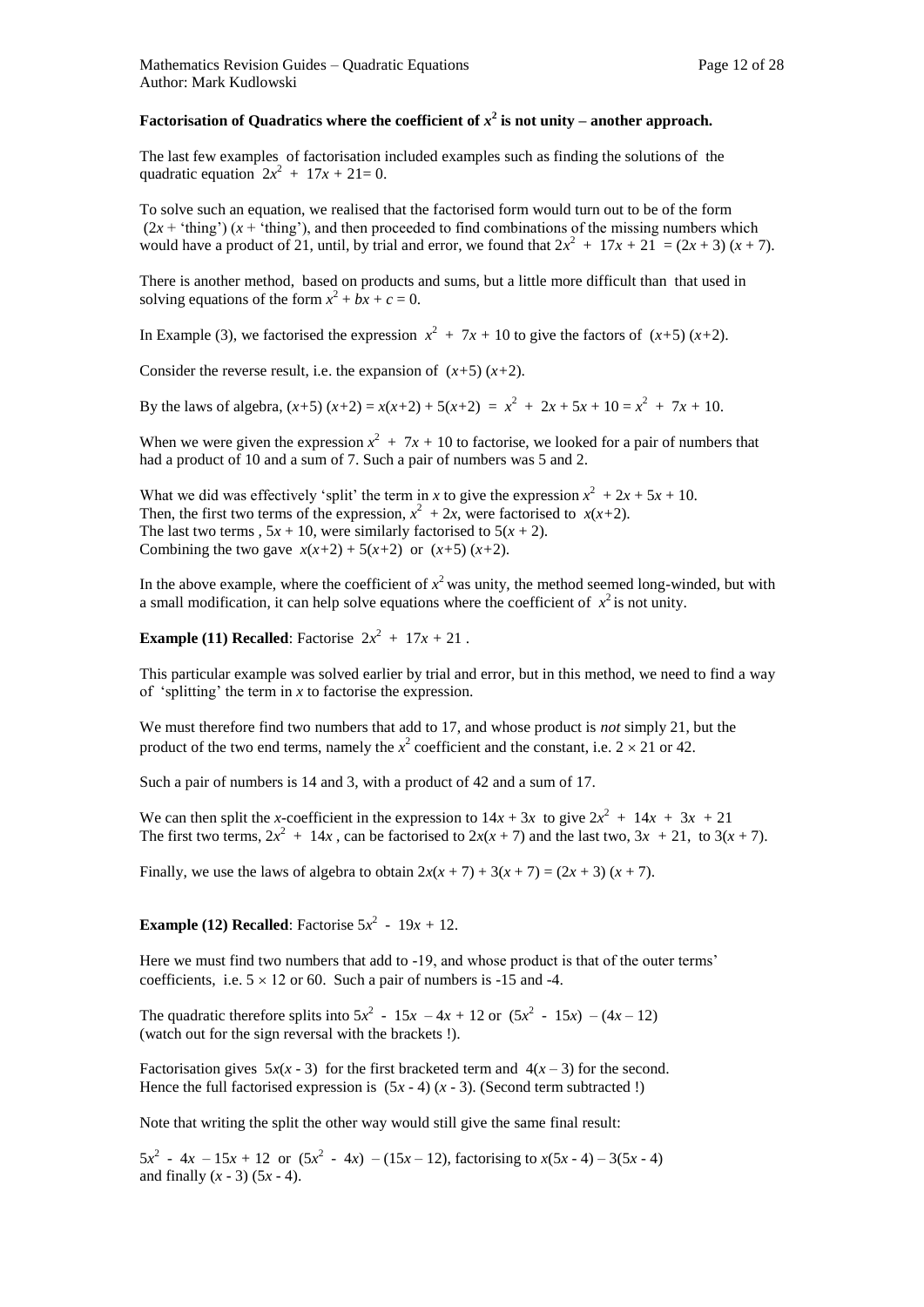**Example (17):** Factorise  $6x^2 - 17x - 45$  and hence solve  $6x^2 - 17x - 45 = 0$ .

This time, the trial and error method of testing combinations of factors would be too long and tedious, so we use the method from the last two examples.

Here we must find two numbers that add to 17 and whose product is that of the outer terms' coefficients, i.e.  $6 \times -45$  or -270. Such a pair of numbers is -27 and 10.

The quadratic therefore splits into  $6x^2 - 27x + 10x - 45$  or  $(6x^2 - 27x) + (10x - 45)$ .

Factorisation gives  $3x(2x - 9)$  for the first bracketed term and  $5(2x - 9)$  for the second. Hence the full factorised expression is  $(3x + 5) (2x - 9)$ .

**Example (18):** Simplify  $\frac{2x+1}{x^2-16}$  $2x^2 + x - 28$ 2 2  $\overline{a}$  $+ x$ *x*  $\frac{x^2 + x - 28}{x^2 + x - 28}$ , giving your result in its simplest form.

It must be emphasised that only **factors** can be cancelled out in this manner, never **terms**.

Cancelling out  $x^2$  to obtain  $\frac{2+x}{1-16}$  $2 + x - 28$  $\overline{a}$  $\frac{+ x - 28}{+ x - 28}$  is totally wrong – we must factorise.

The denominator is a difference of two squares, i.e.  $(x + 4)$   $(x - 4)$ .

The numerator factorises to give  $(x + 4)$   $(2x - 7)$ , with the common factor of  $(x + 4)$  which can be cancelled out.

Hence 
$$
\frac{2x^2 + x - 28}{x^2 - 16} = \frac{(x+4)(2x-7)}{(x+4)(x-4)} = \frac{2x-7}{x-4}.
$$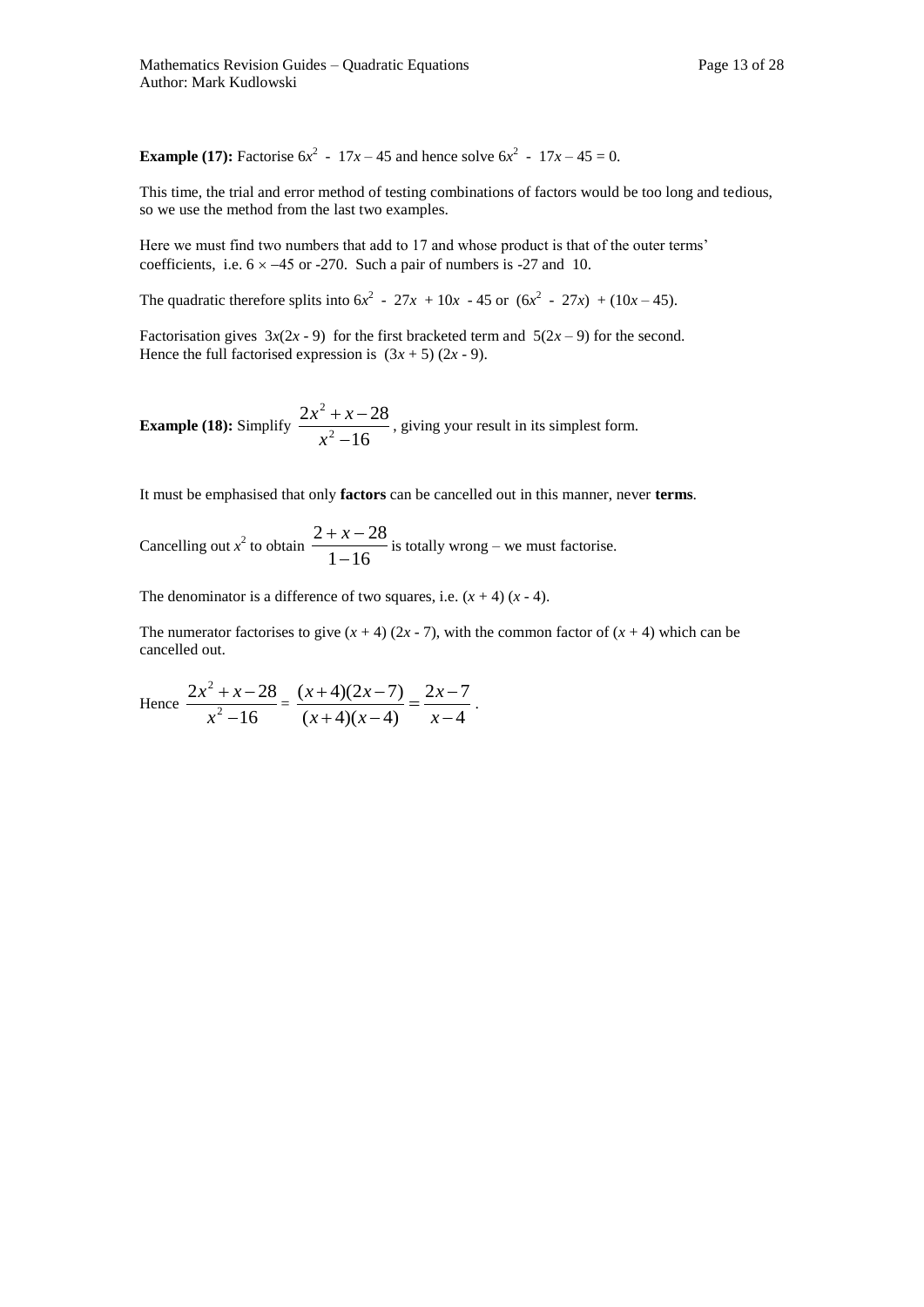#### **Solving Quadratics by Completing the Square.**

An alternative to solving quadratics by factorisation is by a method known as 'completing the square'.

Recall the general results:  $(x+a)^2 = x^2 + 2ax + a^2$ ;  $(x-a)^2 = x^2 - 2ax + a^2$ 

This way, any quadratic equation of the form  $x^2 + bx + c = 0$  can be re-expressed as  $(x+b)^2 = k$  or  $(x-b)^2 = k$  where *k* is a constant to be determined.

The two general results can thus also be written in the form

$$
x^{2} + 2ax = (x+a)^{2} - a^{2}
$$
  

$$
x^{2} - 2ax = (x-a)^{2} - a^{2}
$$

From those two results, and letting  $b = 2a$ , a general quadratic equation of the form  $x^2 \pm bx + c = 0$  can be redefined as  $(x \pm \frac{b}{2})^2 - (\frac{b}{2})^2 + c = 0$ . This looks more complicated than it is - let us take one example :

 $(x+7)^2 = x^2$ Notice how twice 7 is 14, and the square of 7 is 49.

We can therefore say that  $x^2 + 14x = (x + 7)^2 - 49$ .

Notice the pattern here; we take half of 14 to obtain 7, and then square the halved value to get 49.

**Example (19a):** Express  $x^2 + 14x + 46$  in the form  $(x+7)^2 + c$ , where *c* is a constant to be determined.

$$
x^2 + 14x + 46 = (x + 7)^2 - 49 + 46 = (x + 7)^2 - 3.
$$

We had used the earlier result to replace the non-constant terms  $x^2$  - 14*x* with the equivalent expression of  $(x+7)^2$  - 49, and then added on the constant term of 46.

**Example (19b):** Express  $x^2 - 12x + 27$  in the form  $(x + b)^2 + c$ , where *b* and *c* are constants.

We start by examining the first two terms of the expression, namely  $x^2 - 12x$ . Now  $x^2 - 12x = (x - 6)^2 - 36$ , because  $(x - 6)^2 = x^2 - 12x + 36$ . Again, half of -12 is -6, and the square of -6 is 36.

Therefore:

$$
x^2 - 12x + 27 = (x - 6)^2 - 36 + 27 = (x - 6)^2 - 9.
$$

(The highlighted expressions are again equivalent.)

**Example (19c):** Solve  $x^2 + 10x + 25 = 0$  by completing the square.

Here, the coefficient of *x*, namely  $b = 10$ , so halving it gives 5 and squaring the halved value gives 25.

By replacing the ' $x^2 + 10x$ ' part with  $(x+5)^2 - 25$ , the expression becomes  $(x+5)^2 - 25 + 25 = 0$ and finally  $(x+5)^2 = 0$ .

The expression on the LHS of the equation also happens in this case to be a perfect square.

Notice the pattern here with this square; the *x* term is **twice** 5 and the constant term is the **square** of 5.

For example,  $x^2 + 16x + 64$  is a perfect square (the *x*-term is  $2 \times 8$  and the constant is  $8^2$ ). So is  $x^2$  - 20*x* + 100, as the *x*-term is 2  $\times$  (-10) and the constant is (-10)<sup>2</sup>.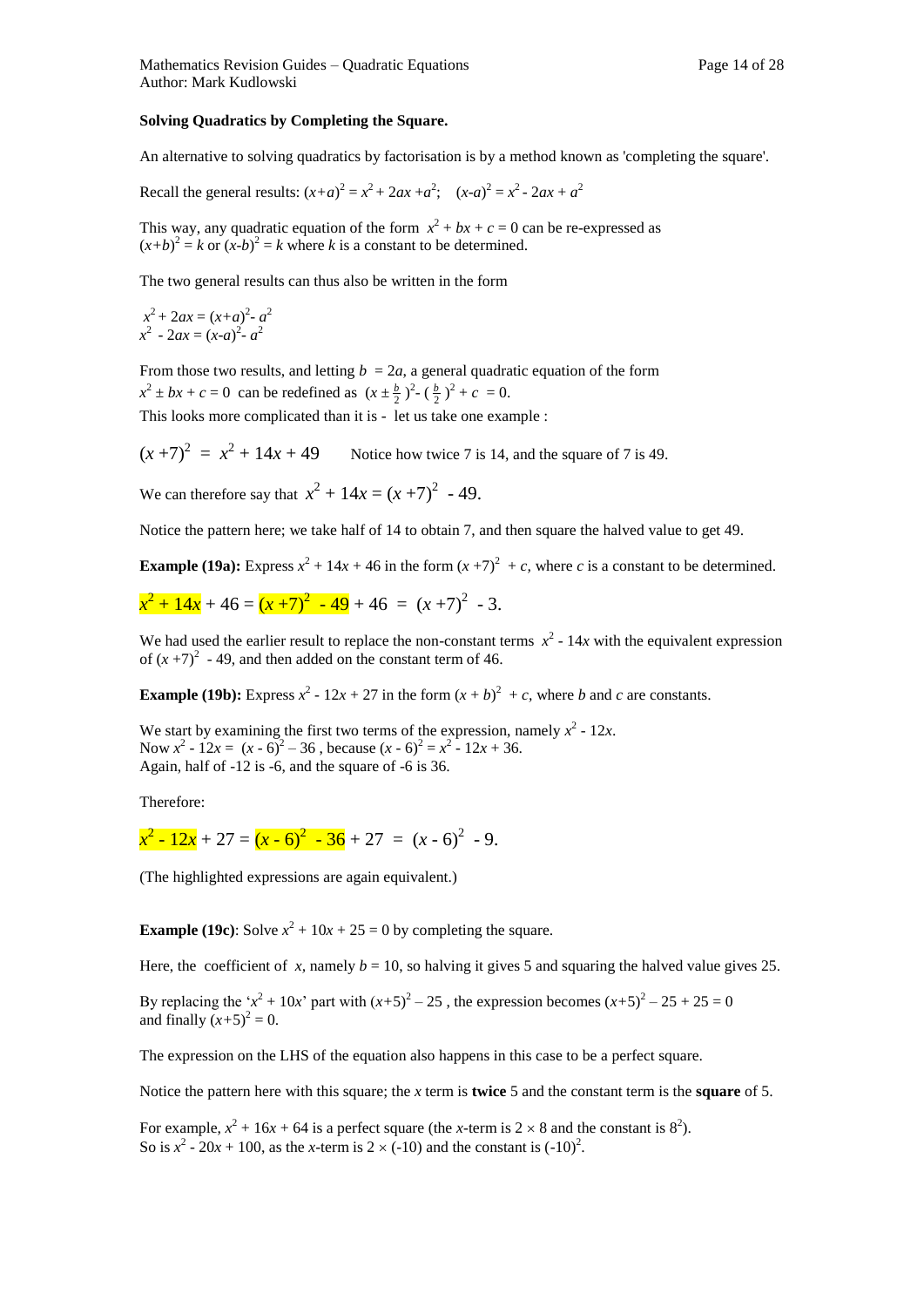**Example (20):** Solve  $x^2 - 8x + 10 = 0$  by completing the square.

Halving the *x-*coefficient here gives -4, and squaring the halved value gives 16.

| $x^2 - 8x + 10 = 0$                     |                            |
|-----------------------------------------|----------------------------|
| $\rightarrow$ $(x - 4)^2 - 16 + 10 = 0$ | (completing square on LHS) |
| $\rightarrow (x-4)^2 - 6 = 0$           |                            |
| $\rightarrow (x-4)^2 = 6$               | (bringing constant to RHS) |
| $\rightarrow$ (x - 4) = $\pm \sqrt{6}$  | (taking square roots)      |
| $\rightarrow$ x = 4 ± $\sqrt{6}$        | (adding 4 to each side)    |

The roots of the quadratic are therefore  $x=4+\sqrt{6}$  and  $x=4-\sqrt{6}$  (leaving as surds).

**Example (21):** Solve  $x^2 + 4x + 7 = 0$  by completing the square. Does anything go wrong here ?

| $x^2 + 4x + 7 = 0$                    |                            |
|---------------------------------------|----------------------------|
| $\rightarrow$ $(x + 2)^2 - 4 + 7 = 0$ | (completing square on LHS) |
| $\rightarrow (x+2)^2 + 3 = 0$         | (completing square on LHS) |
| $\rightarrow$ $(x + 2)^2 = -3$        | (bringing constant to RHS) |

We have run into a problem here, since there is no real number that can give  $-3$  on squaring.

In fact, no real number has a negative square, and so the quadratic  $x^2 + 4x + 7 = 0$  has no real solutions.

With practice, any expression of the form  $x^2 + bx + c$  can be expressed as "a perfect square plus or minus a bit", where the "bit" is a constant.

**Example (22):** Express the following in the form  $(x + a)^2 + b$  where *a* and *b* are integers : i)  $x^2 + 10x + 21$ ; ii)  $x^2 - 6x + 12$ ; iii)  $x^2 + 16x - 20$ 

i) The closest perfect square to  $x^2 + 10x + 21$  is  $x^2 + 10x + 25$  or  $(x + 5)^2$  which is 4 more than it. Hence  $x^2 + 10x + 21 = (x + 5)^2 - 4$ .

ii) The closest perfect square to  $x^2 - 6x + 12$  is  $x^2 - 6x + 9$  or  $(x - 3)^2$  which is 3 less than it. Hence  $x^2 - 6x + 12 = (x - 3)^2 + 3$ .

iii) The closest perfect square to  $x^2 + 16x - 20$  is  $x^2 + 16x + 64$  or  $(x + 8)^2$  which is 84 more than it. Hence  $x^2 + 16x - 20 = (x + 8)^2 - 84$ .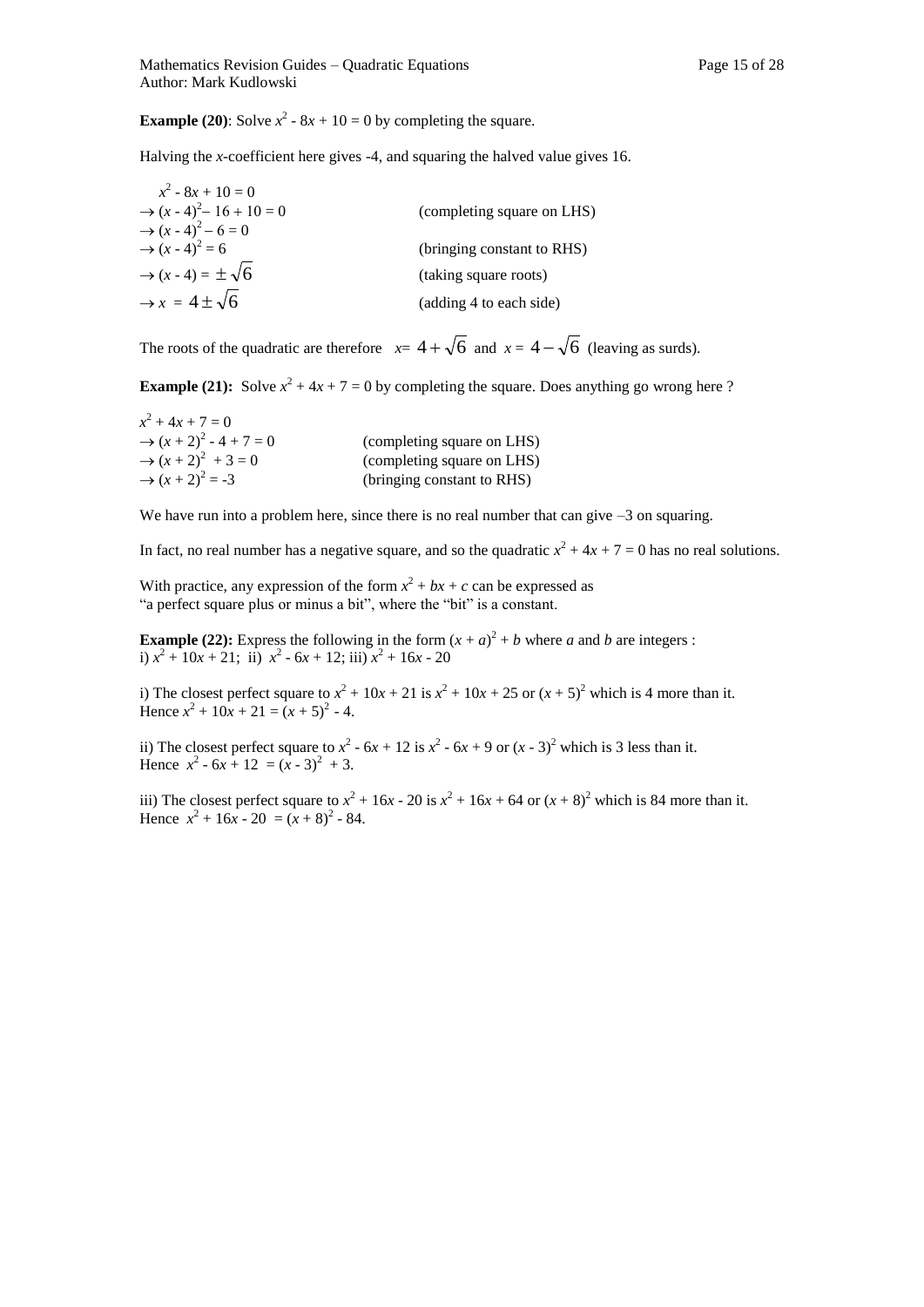#### Factorisation of Quadratics by completing the square where the coefficient of  $x^2$  is not unity.

If the coefficient of  $x^2$  is not unity, then part of the equation must be factorised out as in the example below:

**Example (23):** Solve  $5x^2 + 20x + 8 = 0$  by completing the square.

We factorise the first two terms of the equation to obtain  $5(x^2 + 4x)$ , and then proceed as usual: (Half of  $4 = 2$ , square of  $2 = 4$ )

| $5x^2 + 20x + 8 = 0$                             |                                      |
|--------------------------------------------------|--------------------------------------|
| $\rightarrow 5(x^2+4x)+8=0$                      | (taking out factor of 5)             |
| $\rightarrow 5((x + 2)^2 - 4) + 8 = 0$           | (completing square on LHS)           |
| $\rightarrow$ 5(x + 2) <sup>2</sup> - 20 + 8 = 0 |                                      |
| $\rightarrow$ 5(x + 2) <sup>2</sup> - 12 = 0     |                                      |
| $\rightarrow 5(x+2)^2 = 12$                      | (bringing constant to RHS)           |
| $\rightarrow$ $(x + 2)^2 = \frac{12}{5}$         | $\left(\text{dividing by } 5\right)$ |
| $\rightarrow$ $(x+2) = \pm \sqrt{\frac{12}{5}}$  | (taking square roots)                |
| $\rightarrow$ x = $-2 \pm \sqrt{\frac{12}{5}}$   | (subtracting 2 from each side)       |

Some textbooks recommend taking the external factor out of the entire left-hand side:

| $5x^2 + 20x + 8 = 0$                                       |                                      |
|------------------------------------------------------------|--------------------------------------|
| $\rightarrow$ 5(x <sup>2</sup> +4x+ $\frac{8}{5}$ ) = 0    | (taking out factor of 5)             |
| $\rightarrow$ 5((x+2) <sup>2</sup> -4+ $\frac{8}{5}$ ) = 0 | (completing square on LHS)           |
| $\rightarrow$ 5(x + 2) <sup>2</sup> - 20 + 8 = 0           |                                      |
| $\rightarrow$ 5(x + 2) <sup>2</sup> - 12 = 0               |                                      |
| $\rightarrow 5(x+2)^2 = 12$                                | (bringing constant to RHS)           |
| $\rightarrow$ $(x+2)^2 = \frac{12}{5}$                     | $\left(\text{dividing by } 5\right)$ |
| $\rightarrow$ $(x+2) = \pm \sqrt{\frac{12}{5}}$            | (taking square roots)                |
| $\rightarrow$ x = $-2 \pm \sqrt{\frac{12}{5}}$             | (subtracting 2 from each side)       |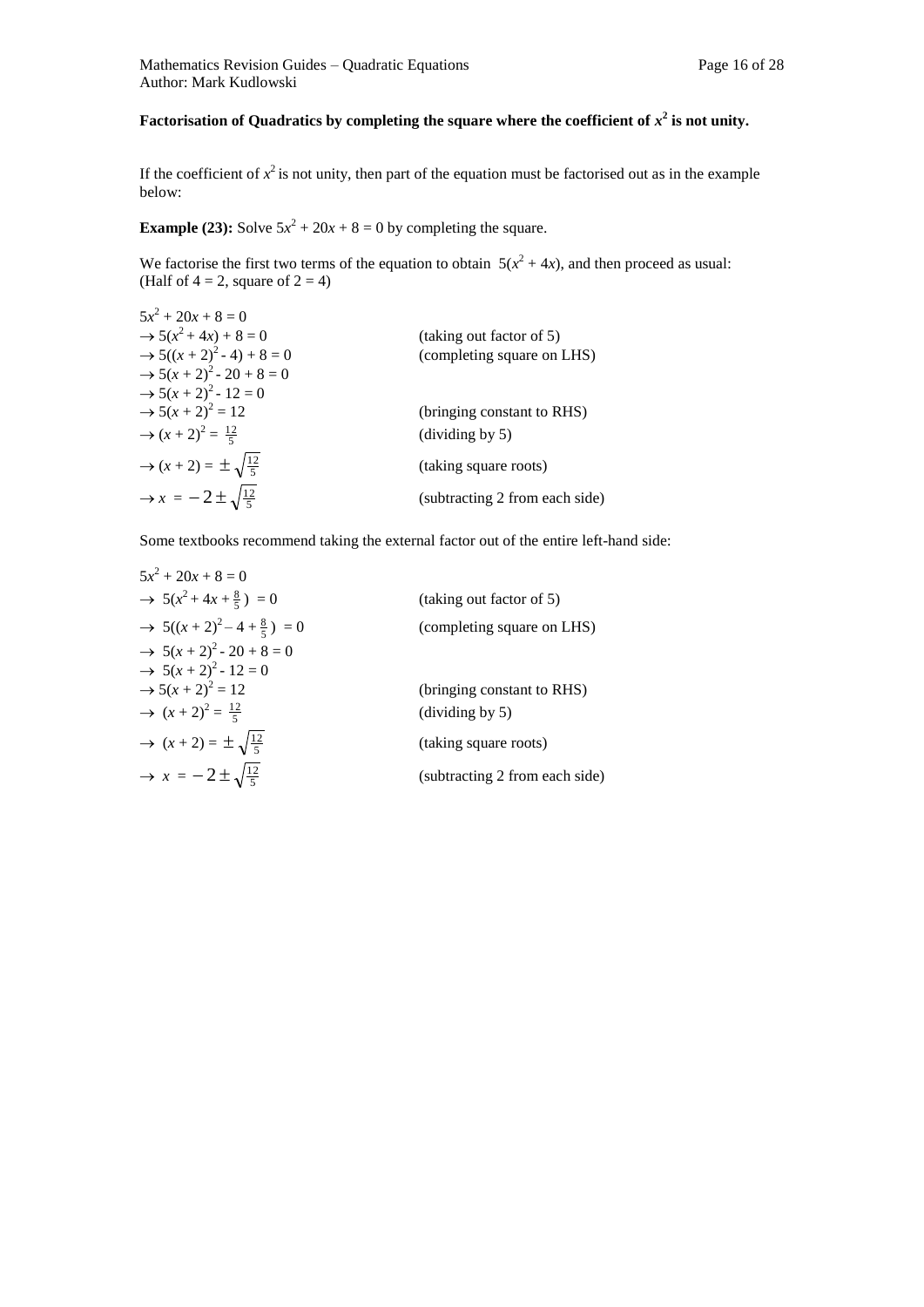#### **Solving Quadratic Equations Using the General Formula.**

If a quadratic equation cannot be obviously factorised by inspection, then the general formula can be used as an alternative to 'completing the square'.

The formula for the roots of the general quadratic equation of the form

 $ax^2 + bx + c = 0$ 

is

$$
x = \frac{-b \pm \sqrt{b^2 - 4ac}}{2a}
$$

**Example (24):** Find the roots of  $3x^2 - 5x - 4 = 0$  using the formula.

We substitute  $a = 3$ ,  $b = -5$  and  $c = -4$  into the formula:

$$
x = \frac{5 \pm \sqrt{25 + 48}}{6} \; \therefore \; x = \frac{5 \pm \sqrt{73}}{6}
$$

(Answer given here in surd form - the solutions are 2.257 and -0.591 to 3 decimal places.)

**Example (25):** find the roots of  $4x^2 - 20x + 25 = 0$  using the formula.

Substitute  $a = 4$ ,  $b = -20$  and  $c = 25$  into the formula.

$$
x = \frac{20 \pm \sqrt{400 - 400}}{8}
$$
  $\therefore$   $x = 2\frac{1}{2}$ 

Notice how the expression inside the square root sign is equal to zero – there is only one root here.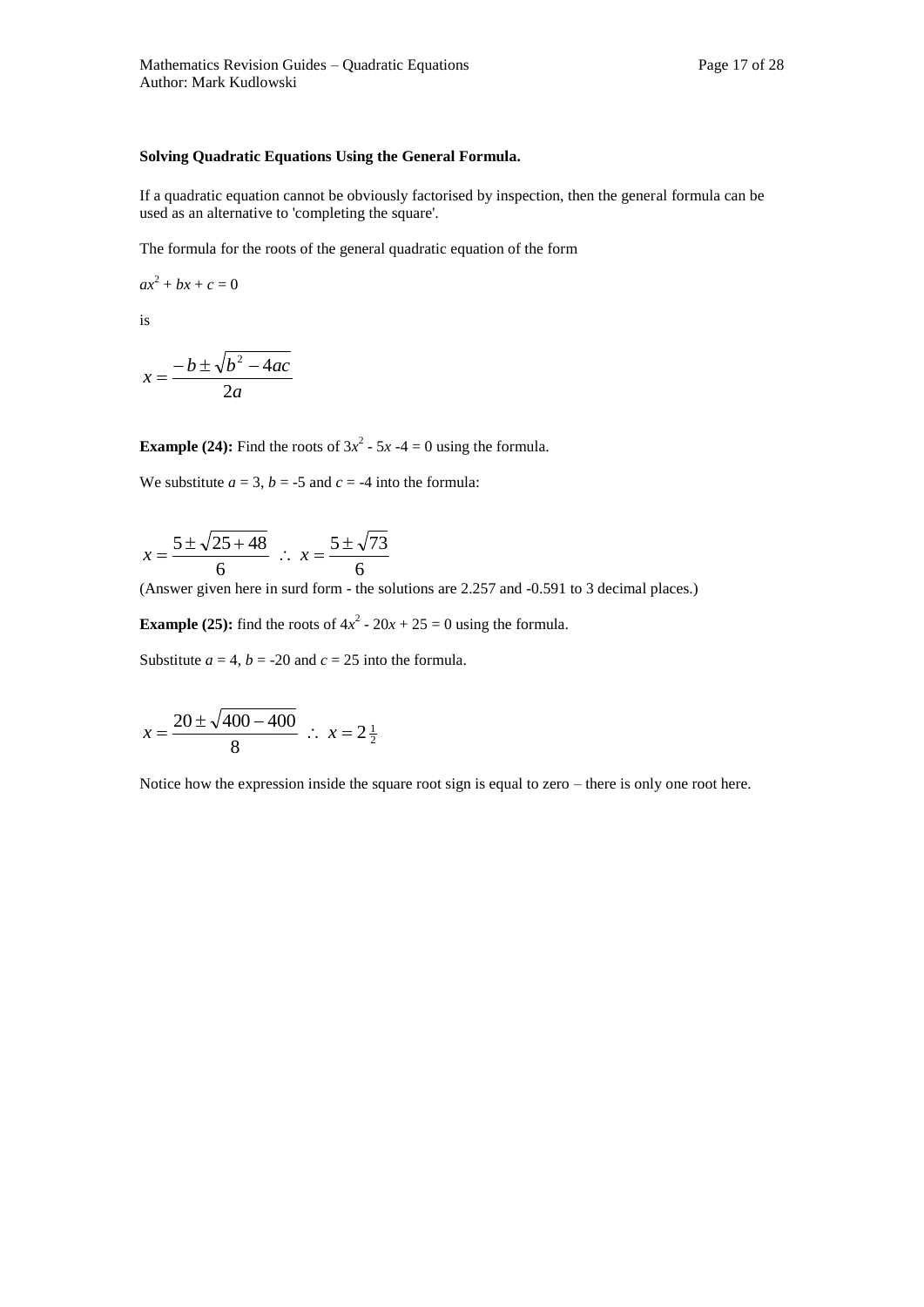**Example (26):** find the roots of  $2x^2 + 5x + 4 = 0$  using the formula.

Substitute  $a = 2$ ,  $b = 5$  and  $c = 4$  into the formula.

$$
x = \frac{5 \pm \sqrt{25 - 32}}{4} \quad \therefore \ x = \frac{-5 \pm \sqrt{-7}}{4}
$$

The expression inside the square root sign is negative, and because the square of any real number cannot be negative, the equation has no solutions.

**Example (27):** find the roots of  $x^2 - 8x + 1 = 0$  using the formula, and simplify the exact result.

Substituting into the formula ( $a = 1$ ,  $b = -8$  and  $c = -1$ ) we have

$$
x = \frac{8 \pm \sqrt{64 - 4}}{2} \; \therefore \; x = \frac{8 \pm \sqrt{60}}{2}
$$

Dividing both sides by 2, this surd expression simplifies into  $x = 4 \pm \sqrt{15}$ .

A common error when simplifying surd results of this form is to divide the number in the square root sign by the wrong factor:  $x = 4 \pm \sqrt{30}$  is definitely incorrect.

By surd laws, 
$$
\frac{\sqrt{a}}{b} = \frac{\sqrt{a}}{\sqrt{(b^2)}} \sqrt{\frac{a}{b^2}}
$$
.

Therefore 
$$
\frac{\sqrt{60}}{2} = \frac{\sqrt{60}}{\sqrt{4}} = \sqrt{\frac{60}{4}} = \sqrt{15}
$$
 (not  $\sqrt{30}$ ), and  $\frac{\sqrt{144}}{6} = \frac{\sqrt{144}}{\sqrt{36}} = \sqrt{\frac{144}{36}} = \sqrt{4} = 2$  (not  $\sqrt{24}$ ).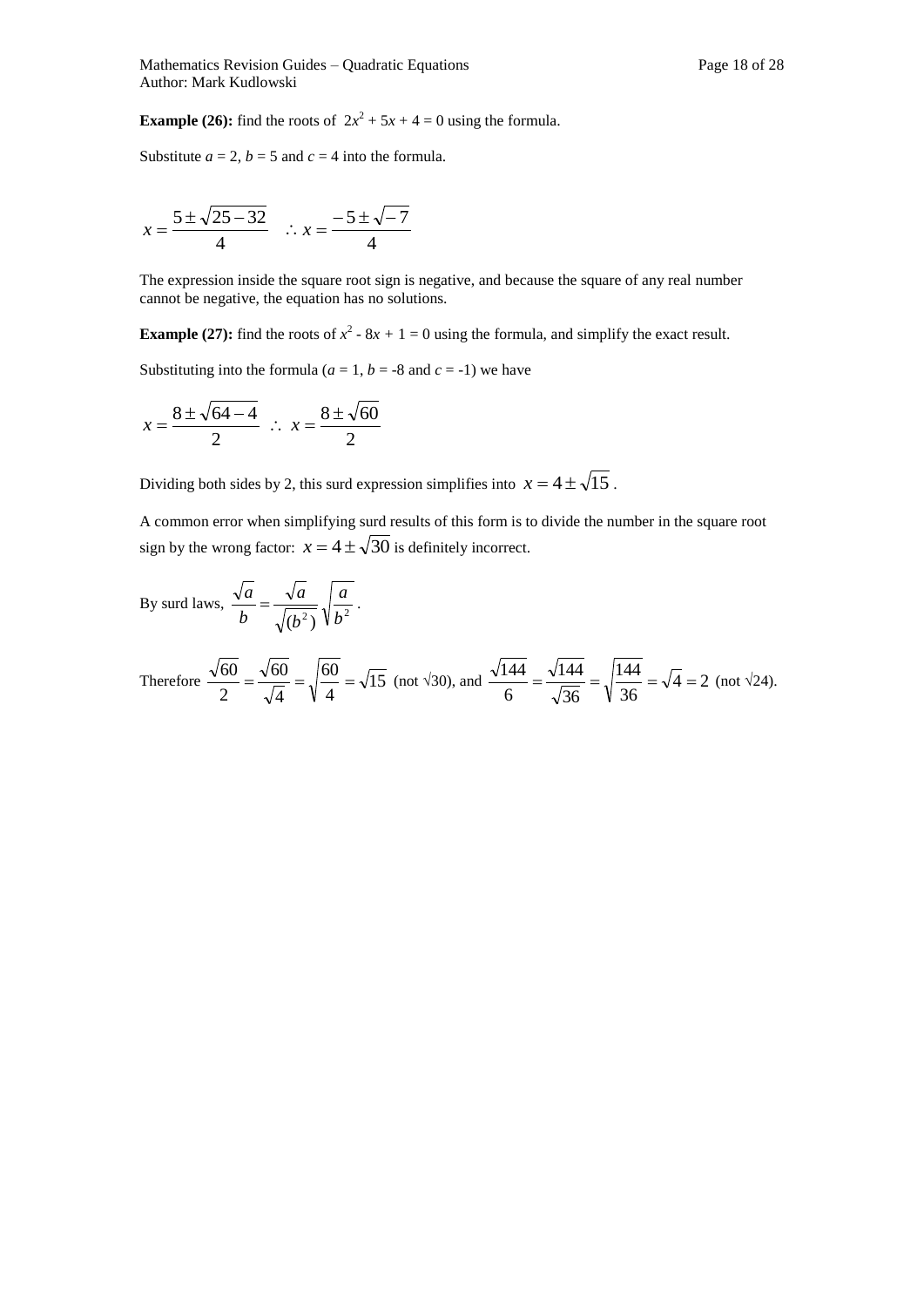#### **Quadratic graphs.**

These graphs are of functions of the form  $y = ax^2 + bx + c$  where *a*, *b* and *c* are constants, and *a* is not zero. The highest power of *x* is 2 (the square of *x*). The basic graph of  $y = x^2$  is shown upper left.



These graphs are parabolic or 'bucket-shaped'.

When the  $x^2$  term is positive, the graphs point downwards at a trough and the function takes a minimum value. The expansion of  $y = (x - 2)(x - 8)$  is  $y = x^2 - 10x + 16$ .

On the other hand, they point upwards at a crest and have a maximum value when the  $x^2$  term is negative. The expansion of  $y = (1 - x)(2 + x)$  is  $y = 2 - x - x^2$ .

The 'depth' of a parabolic graph can vary, but this is as dependent on the scaling of the graph axes as on the actual function.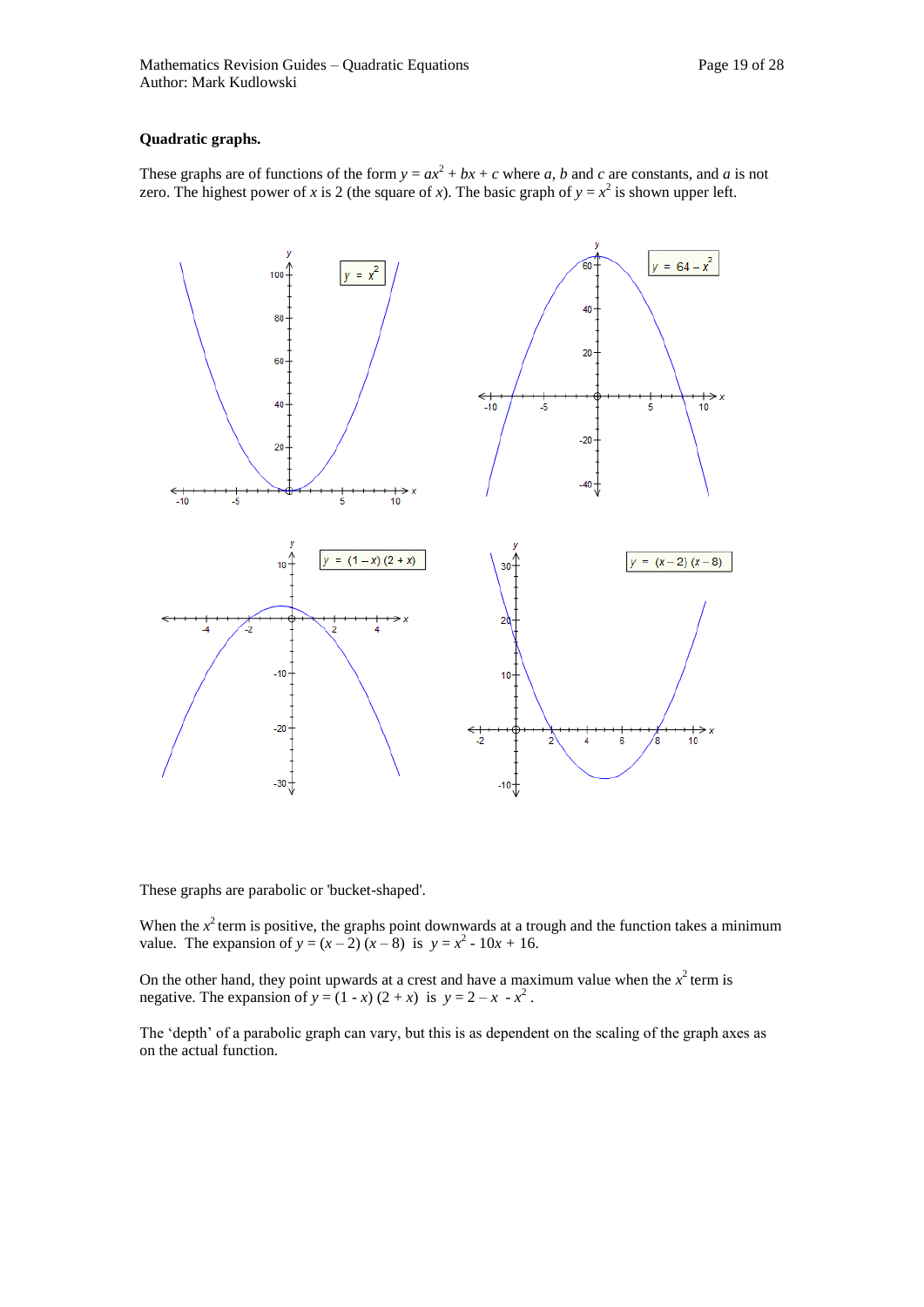#### **Graphical methods of solving quadratic equations.**

Sometimes an exam question might include a quadratic graph and ask for approximate solutions.



We can read off approximate solutions (or *roots*) of the equation  $x^2 - x - 1 = 0$  by examining where the graph cuts the *x*-axis. It can be seen that the solutions of the equation are about –0.6 and 1.6.

Given one quadratic, it is also possible to obtain approximate graphical solutions to a large range of related quadratics by just plotting an appropriate straight line.

The solutions in the original example could be thought of being the *x-*coordinates of the points where the curve  $y = x^2 - x - 1$  and the line  $y = 0$  meet.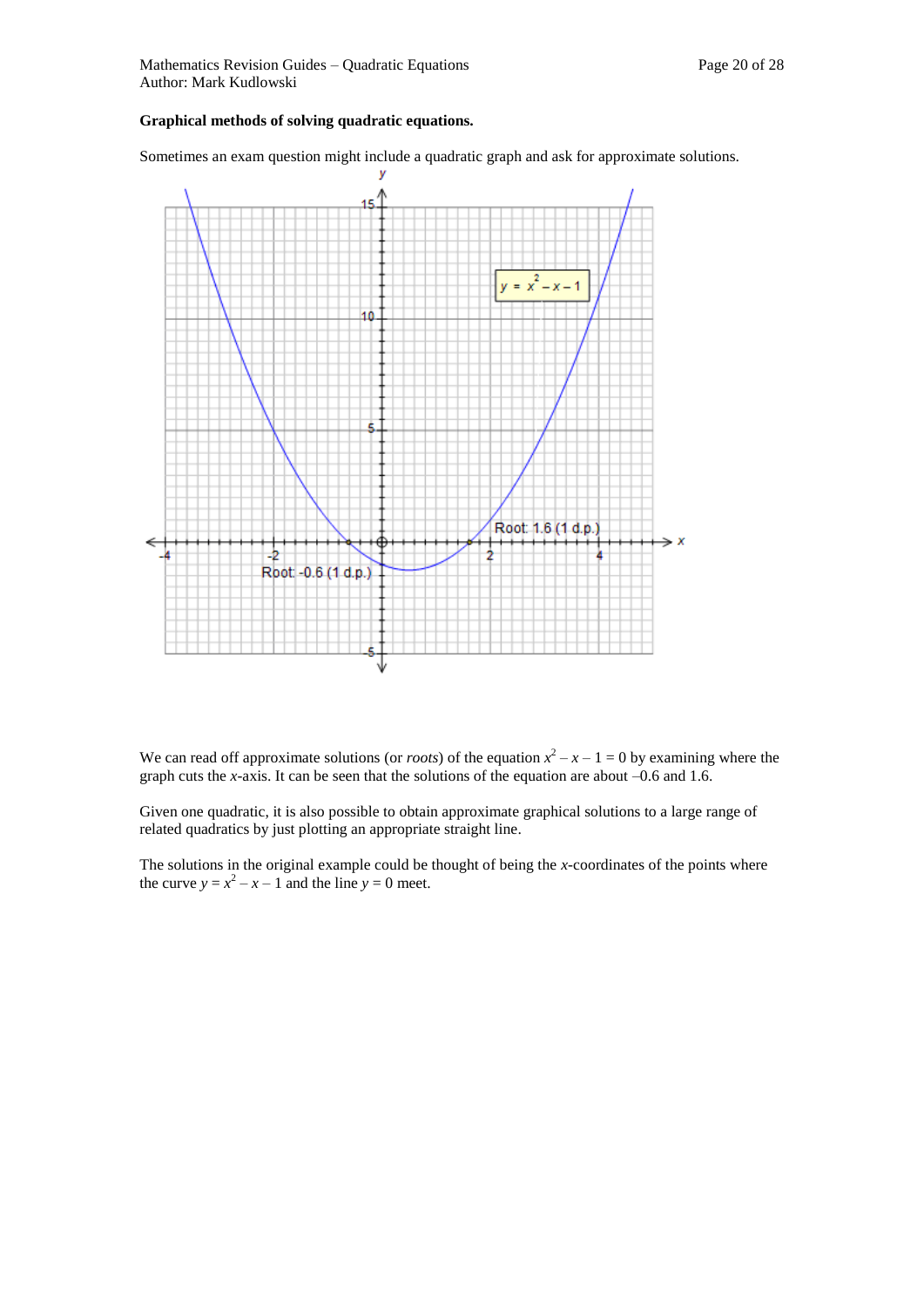Mathematics Revision Guides – Quadratic Equations Page 21 of 28 Author: Mark Kudlowski

**Example (28):** Given the graph of  $y = x^2 - x - 1$ , find the approximate solutions of  $x^2 - x - 4 = 0$  by superimposing a suitable linear graph on the quadratic.

We need to rewrite the second quadratic in terms of the first one as follows:

 $x^2 - x - 4 = 0 \rightarrow x^2 - x - 1 = 3$  (adding 3 to both sides of the equation).

Then we plot the graph corresponding to the RHS; here it is  $y = 3$ .



The two graphs appear to meet when  $x = -1.6$  and  $x = 2.6$  approximately.

 $\therefore$  The approximate solutions of  $x^2 - x - 4 = 0$  are  $x = -1.6$  and  $x = 2.6$ .

(Actual solutions are –1.562 and 2.562 to 3 d.p.)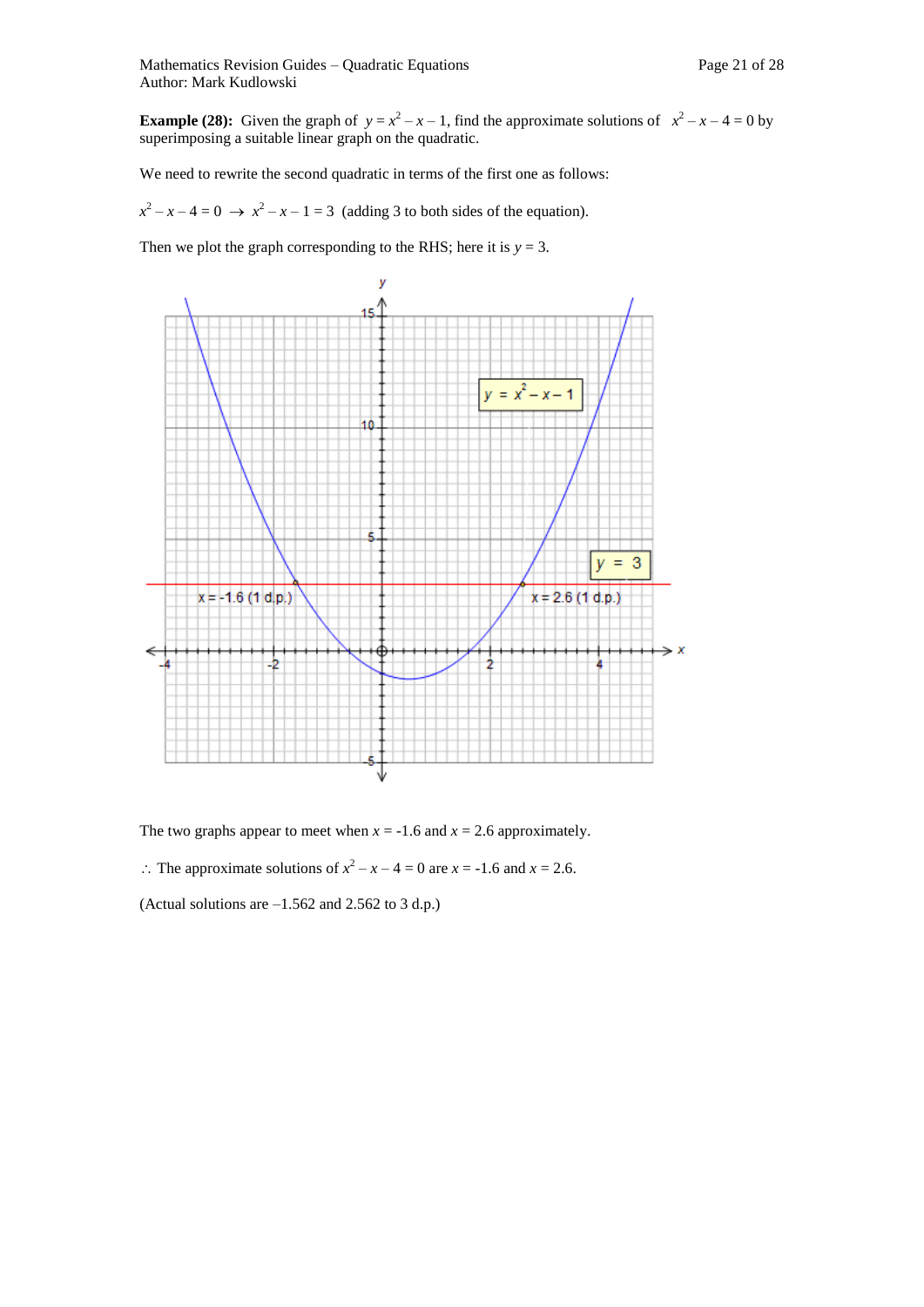**Example (29):** Given the graph of  $y = x^2 - x - 1$ , find the approximate solutions of  $x^2 - 5x + 3 = 0$  by superimposing a suitable linear graph on the quadratic.

Rewriting the second quadratic in terms of the first one is a little more tricky than in the last example, so we can break the task down into steps :

| $x^2 - 5x + 3$ | $= 0$  |          | The equation we're trying to solve                      |
|----------------|--------|----------|---------------------------------------------------------|
| $x^2 - x + 3$  | $=$ 4r |          | Add $4x$ to both sides to make the x-coefficients match |
| $x^2 - x - 1$  |        | $= 4r-4$ | Subtract 4 from both sides to match the constants       |

 $\therefore$  The required line for plotting is  $y = 4x - 4$ 

Note that  $(x^2 - x - 1) - (x^2 - 5x + 3) = 4x - 4$ .

We could therefore also find the equation of the required line by subtracting the 'new' quadratic from the 'original' quadratic.



After plotting the graph of  $y = 4x - 4$  corresponding to the RHS, we read off the *x*-values at their intersections – they are approximately  $x = 0.7$  and  $x = 4.3$ .

 $\therefore$  The approximate solutions of  $x^2 - 5x + 3 = 0$  are  $x = 0.7$  and  $x = 4.3$ .

(Actual solutions are 0.697 and 4.303 to 3 d.p.)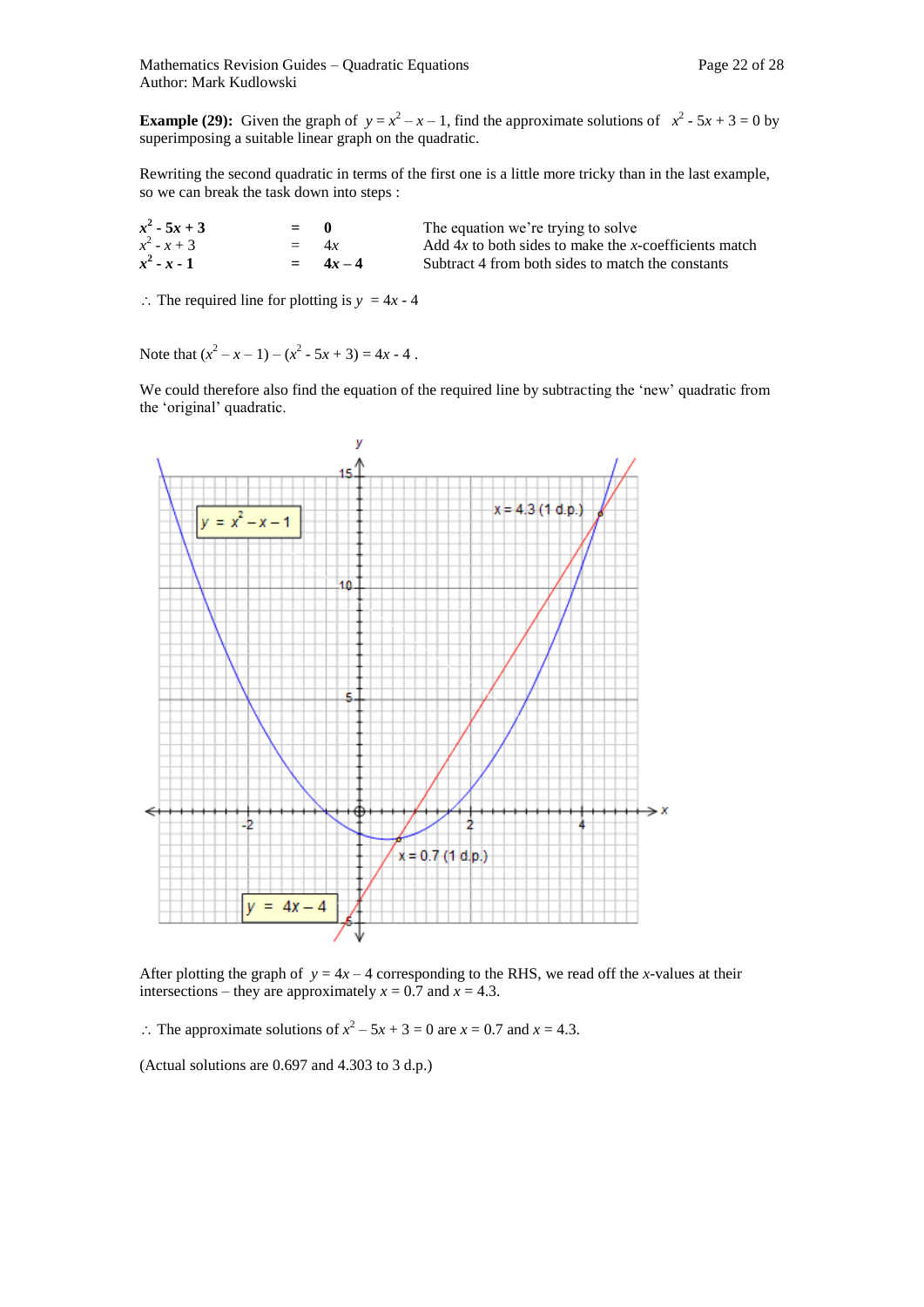**Example (30):** Given the graph of  $y = x^2 - x - 1$ , plot the graphs of  $y = 3x - 5$  and  $y = 3x - 7$ .

Explain the results.



The graph of  $y = 3x - 5$  appears to touch the graph of  $y = x^2 - x - 1$  at one point, apparently at  $x = 2$ , rather than cut it at two.

This is because the graphs meet when  $x^2 - x - 1 = 3x - 5$ .

This equation can be manipulated to a form with zero on the RHS by subtracting  $3x - 5$  from each side. The new equation becomes  $(x^2 - x - 1) - (3x - 5) = 0 \rightarrow x^2 - 4x + 4 = 0$ . This equation is a perfect square and factorises to give  $(x - 2)^2 = 0$ , i.e. having just one solution at  $x = 2$ .

The graph of  $y = 3x - 7$  does not meet the graph of  $y = x^2 - x - 1$  at all.

The equation  $x^2 - x - 1 = 3x - 7$  appears to have no solutions.

This is because after subtracting  $3x - 7$  from both sides we have  $(x^2 - x - 1) - (3x - 7) = 0 \rightarrow x^2 - 4x + 6 = 0.$ 

If we attempt to solve  $x^2 - 4x + 6 = 0$  using the formula, we find that the ' $b^2 - 4ac$ ' part is negative, so we cannot find its square root, and thus the equation has no solutions.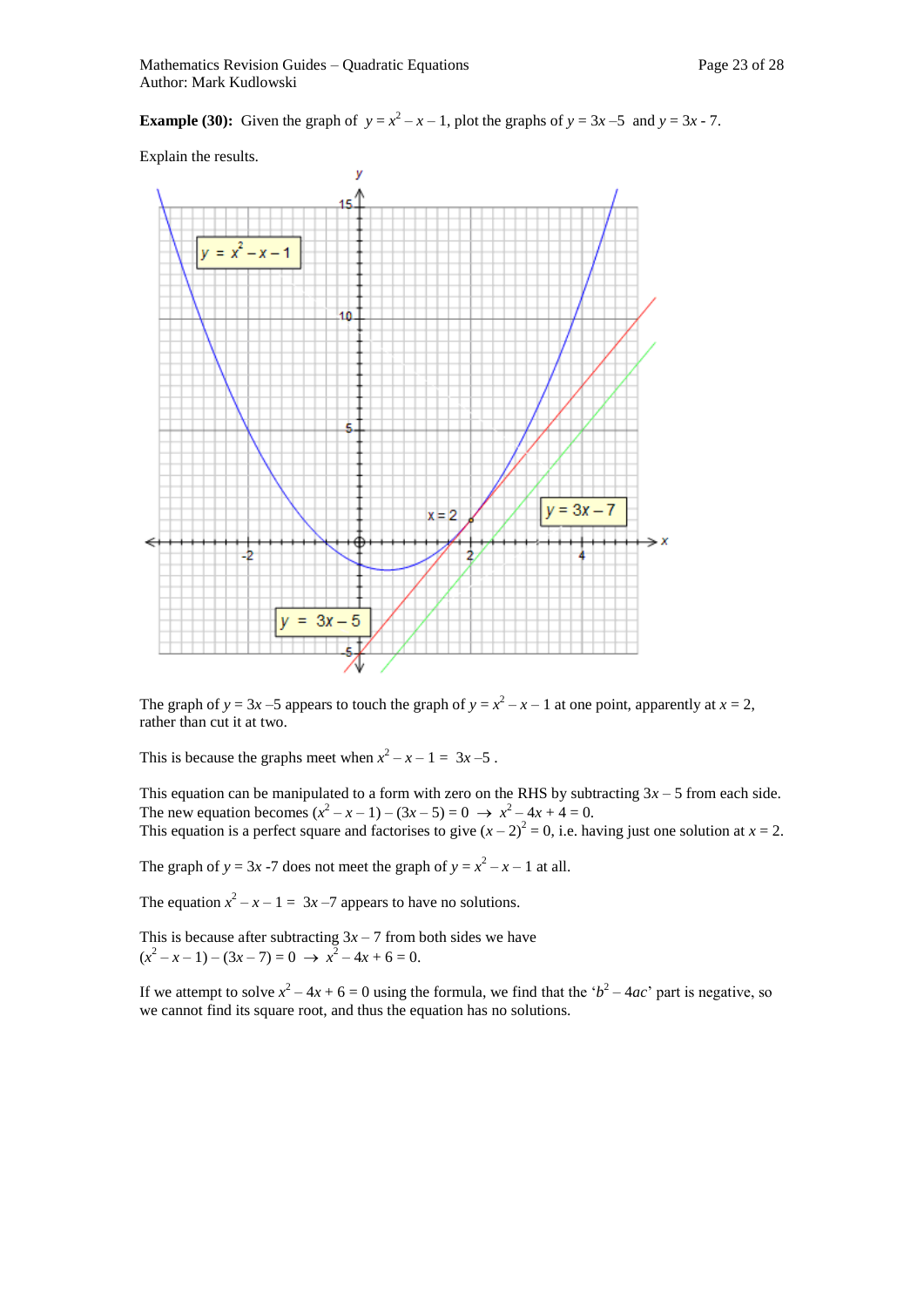Mathematics Revision Guides – Quadratic Equations Page 24 of 28 Author: Mark Kudlowski

Sometimes an algebraic question might seem at first to have nothing to do with quadratic equations.

**Example (31):** Solve the equation 
$$
\frac{2x-3}{3x+1} + \frac{x+5}{4(x-1)} = 1.
$$

The first step is to find the L.C.M. of the denominators  $-4(3x+1)(x-1)$ - and multiply every term by it.

$$
\frac{4(2x-3)(3x+1)(x-1)}{(3x+1)} + \frac{4(x+5)(3x+1)(x-1)}{4(x-1)} = 4(3x+1)(x-1)
$$

Next, cancel out common factors :

$$
4(2x-3)(x-1) + (x+5)(3x+1) = 4(3x+1)(x-1)
$$

Then, expand and collect:

- $4(2x^2 5x + 3) + (3x^2 + 16x + 5) = 4(3x^2 2x 1)$  $\rightarrow$  8*x*<sup>2</sup> - 20*x* + 12 + 3*x*<sup>2</sup> + 16*x* + 5 = 12*x*<sup>2</sup> - 8*x* - 4  $\rightarrow$  11*x*<sup>2</sup> - 4*x* + 17 = 12*x*<sup>2</sup> - 8*x* - 4  $\rightarrow$  12*x*<sup>2</sup> - 8*x* - 4 - 11*x*<sup>2</sup> + 4*x* - 17 = 0  $\rightarrow x^2 - 4x - 21 = 0 \rightarrow (x + 3)(x - 7) = 0$
- 
- $\therefore$  the solutions are  $x = 7$ ,  $x = -3$ .

**Example (32):** Solve the equation 
$$
\frac{2x^2 + x - 28}{x^2 - 16} = 3.
$$

Here we factorise both the top and bottom of the expression and cancel out common factors, before ending with a linear equation.

$$
\frac{(x+4)(2x-7)}{(x+4)(x-4)} = 3 \rightarrow \frac{(2x-7)}{(x-4)} = 3 \rightarrow 2x-7 = 3(x-4)
$$

 $2x + 7 = 3x + 12 \rightarrow x - 5 = 0 \rightarrow x = 5.$ 

 $\therefore$  the solution is  $x = 5$ .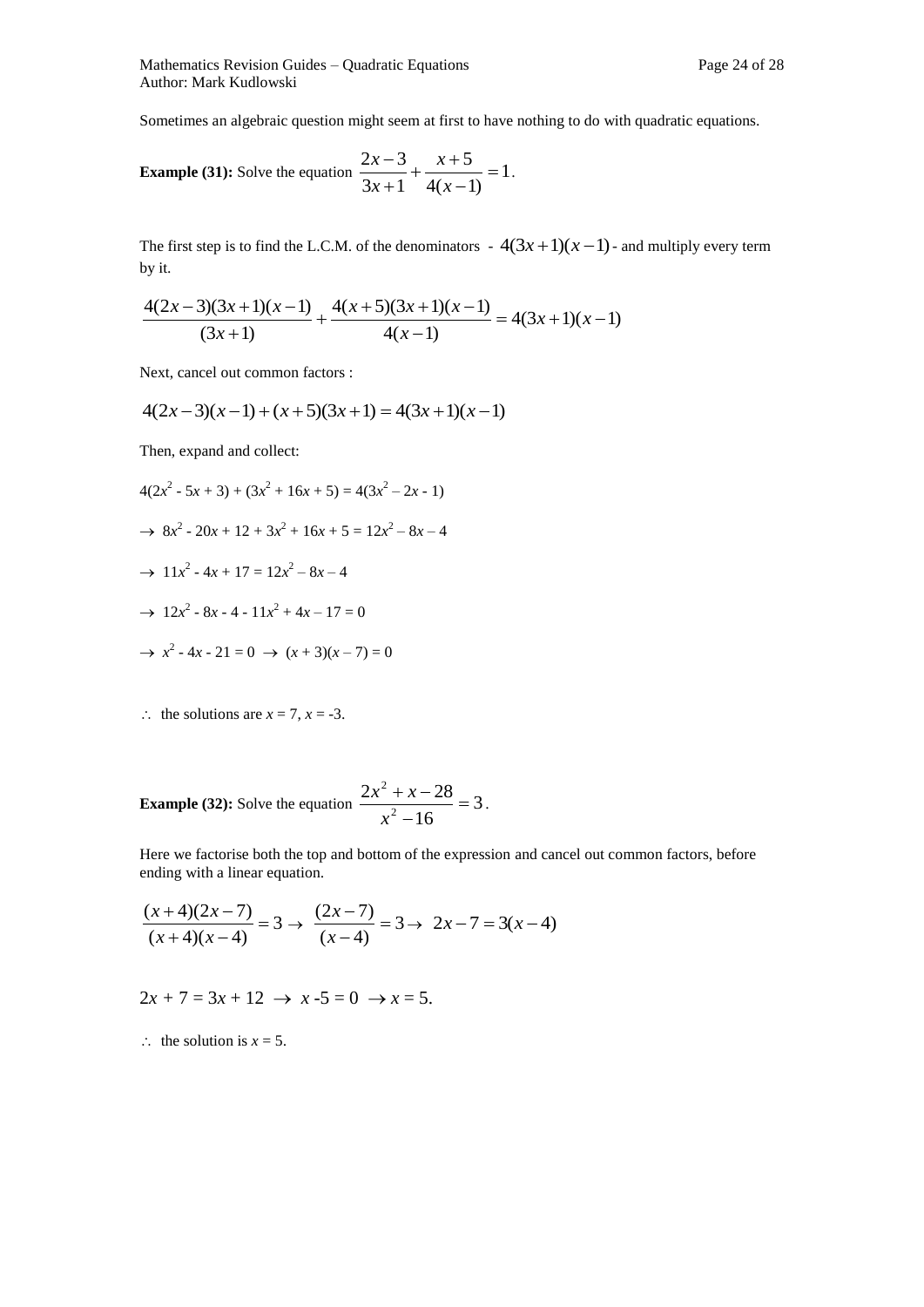**Example (33):** The perimeter of a rectangle is 16 cm and its diagonal is 6 cm.

i) Given that its long side is *x* cm long, find an expression in terms of *x* for its short side.

ii) Show that  $x^2 - 8x + 14 = 0$ .

iii) Hence find the lengths of the long and short sides to two decimal places.

i) If the perimeter of the rectangle is 16 cm, half that is 8 cm, so the length of one short side and one long side add up to 8 cm. The short side is therefore  $(8 - x)$  cm long.

ii) We then apply Pythagoras to form a quadratic equation from the given data :

 $x^2 + (8 - x)^2 = 6^2$  $\rightarrow x^2 + 64 - 16x + x^2 = 36$  (expanding both sides)  $\rightarrow 2x^2 - 16x + 28 = 0$  (collecting)  $\rightarrow$   $x^2$ (dividing throughout by 2)



quadratic, but use the general formula instead.

Substituting into the general formula ( $a = 1$ ,  $b = -8$  and  $c = 14$ ) we have

$$
x = \frac{8 \pm \sqrt{64 - 56}}{2}
$$
  $\therefore$   $x = \frac{8 \pm \sqrt{8}}{2}$  or  $4 \pm \sqrt{2}$ .

The long side *x* is therefore  $4 + \sqrt{2}$  cm, or **5.41 cm**, and the short side is  $4 - \sqrt{2}$  cm, or **2.59 cm**.

**Example (34):** (Ratio tie-in) Damien buys a rectangular piece of canvas whose short side is 1 metre long and whose long side is  $1 + x$  metres long.

He then prepares to cut the canvas into two parts, one of which is a square of side 1 metre. The remaining rectangular portion (in white) also has the property of being similar to the original canvas.

Find the length of the long side of the original canvas to the nearest millimetre.

The sides of the original canvas are in the ratio  $1 + x : 1$  and those of the remaining rectangle are  $1 : x$ .

The rectangles are similar, so 
$$
\frac{1+x}{1} = \frac{1}{x} \rightarrow x(1+x) = 1 \rightarrow x^2 + x - 1 = 0.
$$

Substituting into the general formula  $(a = 1, b = 1 \text{ and } c - 1)$  we have

$$
x = \frac{-1 \pm \sqrt{1+4}}{2} = \frac{-1 \pm \sqrt{5}}{2}
$$
. Since *x* must be positive here,  $x = \frac{\sqrt{5}-1}{2} = 0.618$ .

 $\therefore$  The long side of the original canvas is  $1 + x = 1.618$  m to the nearest millimetre.

The original canvas and the remaining rectangle have their long and short sides in the ratio 1.618 : 1. As an aside, the ancients considered a rectangle of this shape to be so ideally proportioned, that the ratio of 1.618 : 1 or more exactly,  $\frac{\sqrt{9}+1}{2}$ :1 2  $\frac{5+1}{1}$ : 1 became known as the "golden" ratio.



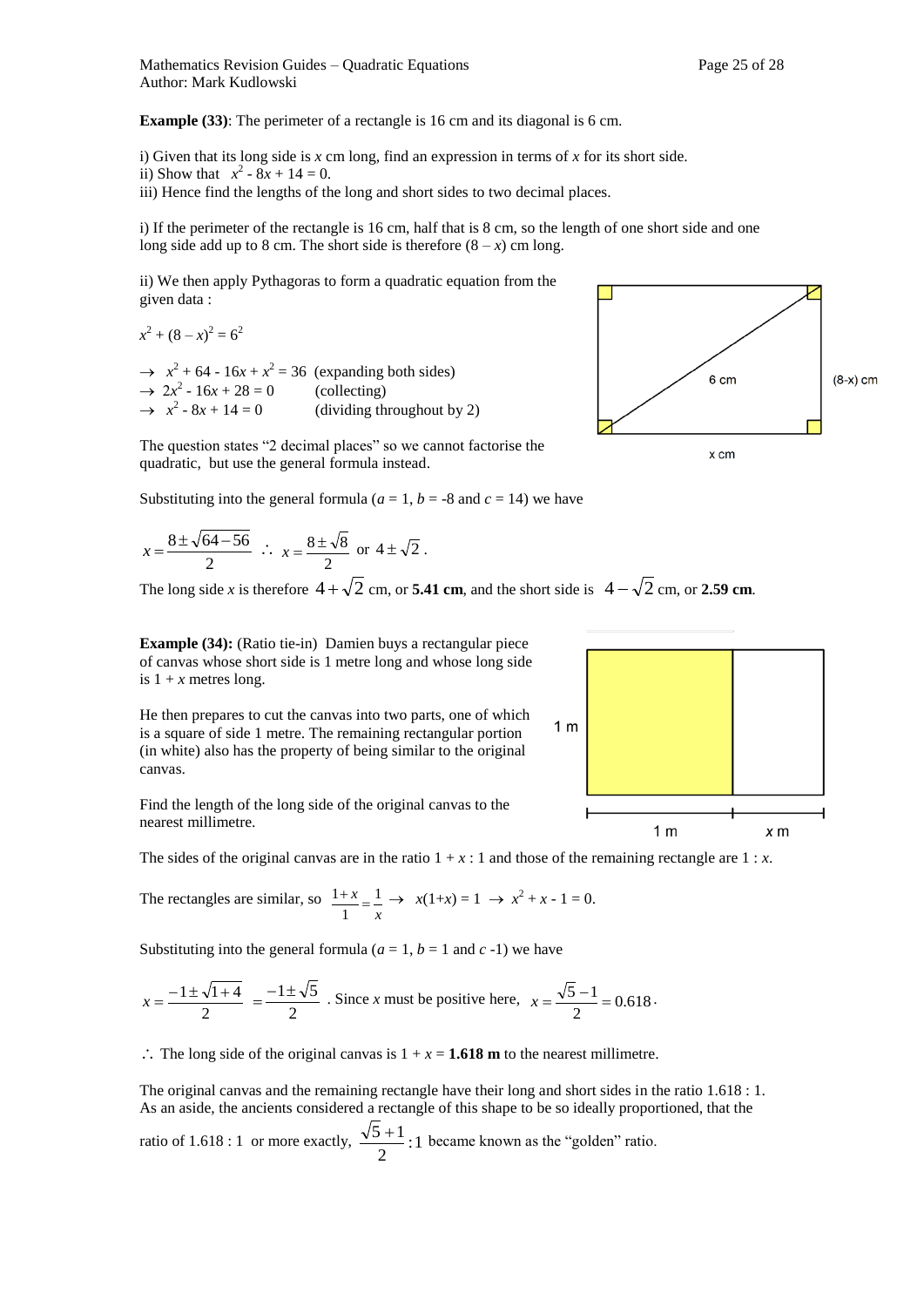**Example (35) (Harder):** Matthew and Nadine take part in a sponsored cycle race from Manchester to Lancaster, a distance of 84 km. Nadine's mean speed is 2 km/h less than Matthew's, and as a result it takes her 12 minutes longer to complete the race.

i) Form an expression for the travel time in hours, *t*, in terms of Matthew's mean speed in km/h, *s*.

ii) Show that the corresponding expression for Nadine's travel time is  $t + 0.2 = \frac{3}{s-2}$  $0.2 = \frac{84}{1}$  $\overline{a}$  $+0.2=$ *s*  $t + 0.2 = \frac{0}{\epsilon}$ .

iii) Show that the expression in part ii) can be rearranged to  $t = \frac{3(1+2)}{s-2}$  $84.4 - 0.2$  $\overline{a}$  $=\frac{84.4-}{2}$ *s*  $t = \frac{84.4 - 0.2s}{s}$ 

iv) By setting expressions i) and iii) against each other, show that  $s^2 - 2s - 840 = 0$ , and therefore calculate the outward speeds and resulting times for Matthew and Nadine.

i) Since time is distance divided by speed, Matthew's travel time in hours is given by  $t = \frac{S}{s}$  $t = \frac{84}{1}$ .

ii) Nadine takes 12 minutes, or 0.2 hours, longer to complete the race, so her travel time is  $t + 0.2$  hours, and her speed is  $(s - 2)$  km/h less.

An expression for her travel time is hence  $t + 0.2 = \frac{3}{s-2}$  $0.2 = \frac{84}{1}$  $\overline{a}$  $+0.2=$ *s*  $t + 0.2 = \frac{0.04}{0.2}$ .

iii) We can rearrange the last result;  $t + 0.2 = \frac{0.25}{s - 2.25}$  $0.2 = \frac{84}{1}$  $\overline{a}$  $+0.2=$ *s*  $t + 0.2 = \frac{04}{10} \rightarrow t = \frac{04}{10} - 0.2$ 2  $\frac{84}{1}$  $\overline{a}$  $=$ *s t*

$$
\rightarrow t = \frac{84}{s-2} - \frac{0.2s - 0.4}{s-2} \rightarrow t = \frac{84.4 - 0.2s}{s-2} .
$$

iv) We set the expressions from i) and iii) against each other :

$$
\frac{84}{s} = \frac{84.4 - 0.2s}{s - 2}
$$
, and cross-multiplying gives us 84 (s-2) = s (84.4 - 0.2s).

Therefore  $84s - 168 = 84.4s - 0.2s^2 \rightarrow 0.2s^2 - 0.4s - 168 = 0$ 

 $\rightarrow$   $s^2 - 2s - 840 = 0$  (multiplying both sides by 5)

The last expression factorises to  $(s - 30)$   $(s + 28) = 0$ .

Hence Matthew's mean speed is **30 km/h** and the time taken for him to complete the race is 2.8 30  $\frac{84}{20}$  = 2.8 hours, or **2 hours and 48 minutes**.

Nadine's mean speed is 2 km/h slower than Matthew's, i.e. **28 km/h**, and as it takes her 12 minutes longer to complete the race, she completes her race in **exactly 3 hours**.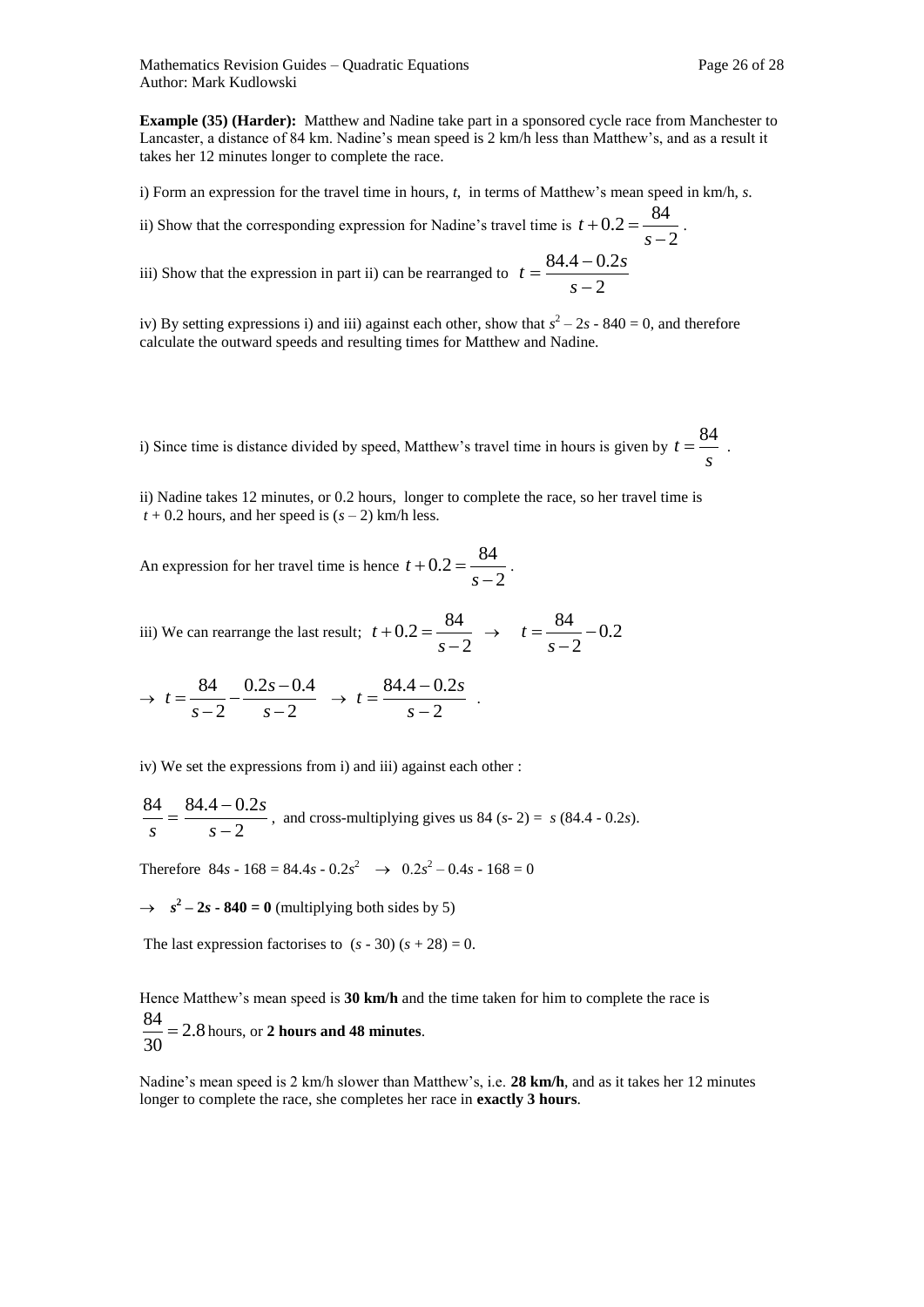#### **Sketching quadratic graphs.**

Unlike plotting graphs accurately from a series of points, all that is required of this method is to plot a rough curve but it must go the 'right way up' and have important points included, such as the minimum (or maximum) and the intercept(s). The axes do not even need to be straight for a sketch !

**Example (36):** Sketch the graph of  $y = x^2 - 2x - 15$  from Example (5a).

(Factorisation example)

This example factorises into  $x^2 - 2x - 15 =$  $(x-5)(x+3)$ , so the following can be plotted :

The graph has a 'trough' (i.e. a local minimum) because the term in  $x^2$  is positive.

The roots of the equation are  $-3$  and 5, so the graph crosses the *x*-axis at  $(-3,0)$  and  $(5,0)$ .

Substituting  $x = 0$  means that the graph crosses the *y*-axis at (0,-15).

As the graph has a line of symmetry, the function takes a minimum value when *x* is halfway between  $-3$  and 5, i.e.  $x = 1$ . Substituting  $x = 1$  gives the local minimum as (1, -16).



**Example(37) :** Sketch the graph from Example (21):  $x^2 + 4x + 7$ .

('Completing the square' example)

This example did not factorise, but was simplified by 'completing the square'.

$$
x^2 + 4x + 7 = (x+2)^2 + 3
$$

The graph again has a minimum since the term in  $x^2$  is positive.

This time the graph does not cut the *x*-axis at all, but we can deduce the minimum point. The squared term has a minimum of 0, and that occurs when  $x = -2$ .

The local minimum is therefore (-2, 3). The only other point that might need plotting here is the *y-*intercept at  $(0, 7)$ .